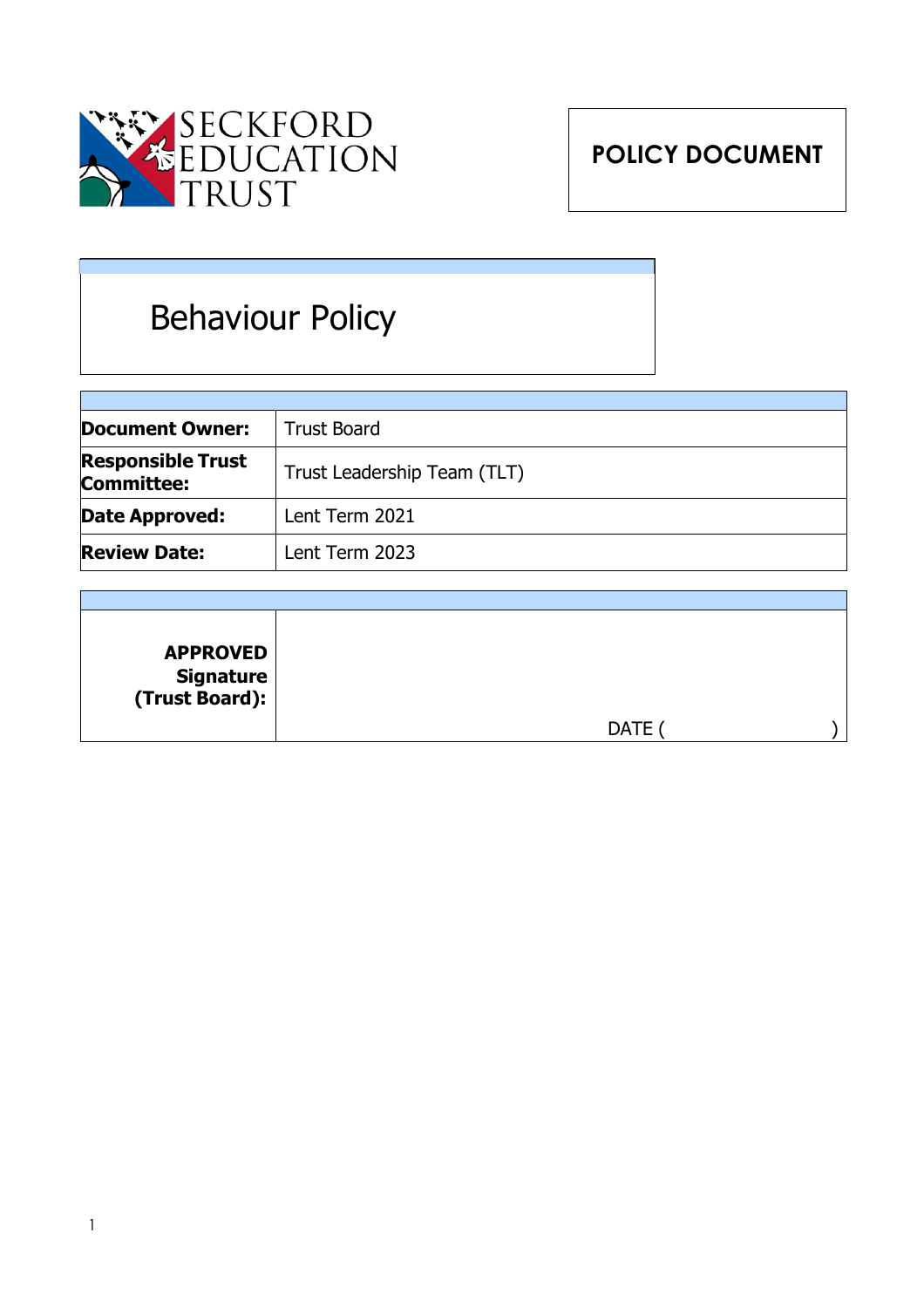#### 1. Other relevant policies, documents and advice

- Anti-bullying Policy
- Attendance and Punctuality Policy
- Code of Conduct for Staff
- Equalities Policy (Students)
- Health and Safety Policy
- Managing Violence in Schools Policy
- Positive Handling Policy
- Ensuring Good Behaviour in Schools DfE (2012)
- Guide for Heads and School Staff on Behaviour and Discipline DfE (2012)
- Guidance for Governing Bodies on Behaviour and Discipline DfE (2012)
- Use of Reasonable Force DfE (2012)
- Searching, Screening and Confiscation: Advice for Head of Schools, school staff andgoverning bodies - DfE (2016)
- Behaviour and Discipline in Schools: Advice for Head of Schools and School Staff DfE(2016)
- Equalities Act gov.uk  $(2010)$
- The special educational needs and disability (SEND) code of practice In addition, this policy is based on:

Schedule 1 of the Education (Independent School Standards) Regulations 2014; paragraph 7 outlines a school's duty to safeguard and promote the welfare of children, paragraph 9 requires the school to have a written behaviour policy and paragraph 10 requires the school to have an anti-bullying strategy.

This policy will be published online, along with our Anti-bullying policy.

Advice for schools as they re-open in September 2020 to more students:

[https://www.gov.uk/government/publications/mental-health-and-behaviour-in-schools--2](https://assets.publishing.service.gov.uk/government/uploads/system/uploads/attachment_data/file/755135/Mental_health_and_behaviour_in_schools__.pdf) advice on understanding the link between mental health and behaviour.

[https://assets.publishing.service.gov.uk/government/uploads/system/uploads/attachment\\_](https://assets.publishing.service.gov.uk/government/uploads/system/uploads/attachment_data/file/602487/Tom_Bennett_Independent_Review_of_Behaviour_in_Schools.pdf) [data/file/602487/Tom\\_Bennett\\_Independent\\_Review\\_of\\_Behaviour\\_in\\_Schools.pdf](https://assets.publishing.service.gov.uk/government/uploads/system/uploads/attachment_data/file/602487/Tom_Bennett_Independent_Review_of_Behaviour_in_Schools.pdf) - Tom Bennett's independent review on behaviour in schools and the government's response.

<https://www.adversechildhoodexperiences.co.uk/aces> - advice on dealing with pupils who have suffered from adverse childhood experiences.

[https://assets.publishing.service.gov.uk/government/uploads/system/uploads/attachment\\_](https://assets.publishing.service.gov.uk/government/uploads/system/uploads/attachment_data/file/641418/20170831_Exclusion_Stat_guidance_Web_version.pdf%20n) data/file/641418/20170831 Exclusion Stat quidance Web version.pdf - statutory guidance for exclusions.

<https://www.place2be.org.uk/coronavirus> - advice from a children's mental health charity that provides counselling and mental health support and training in UK schools.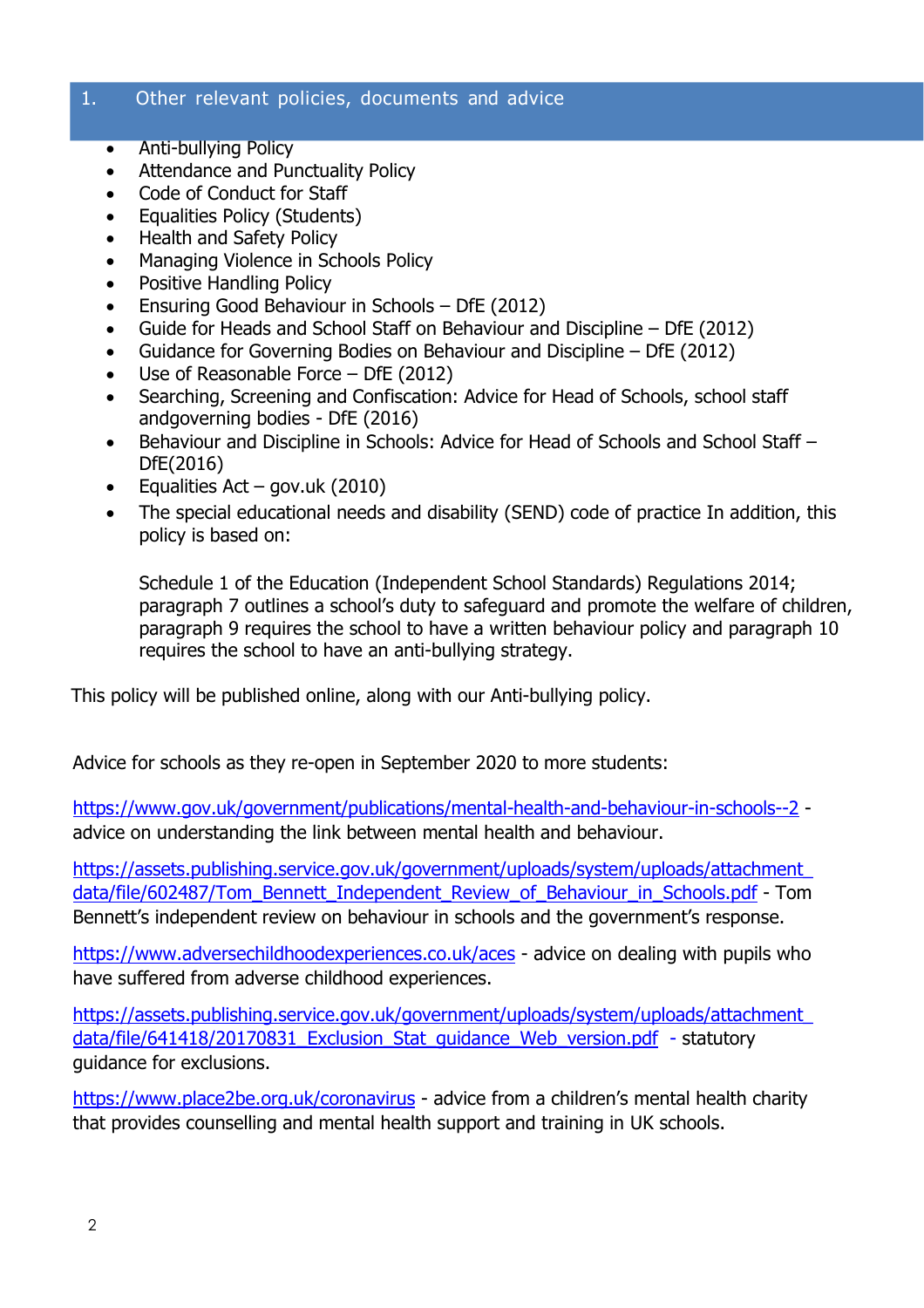#### 2. Explanation of terms used in the policy

'Trust' = Seckford Education Trust 'School(s)' = Schools within the Trust 'LAB' = Local Advisory Board 'TLT' = Trust Leadership Team

# 3. Purpose of the policy

This policy outlines the Trust's position in respect of the behaviour of children and young people across all its schools. This policy covers the Trust and all its schools and as such there is no need for each school to have its own policy.

#### 4. Policy Statement

The Government expects:

- all students to show respect and courtesy towards teachers and other staff and towards each other;
- parents/ carers to encourage their children to show that respect and support the School's authority to discipline its students;
- Head of Schools to create that culture of respect by supporting their staff and ensuring that behavior is managed consistently across their school;
- governing bodies and Head of Schools to deal with allegations against teachers and other school staff quickly, fairly and consistently in a way that protects the student and at the same time supports the person who is the subject of the allegation; and
- that every teacher will be good at challenging and changing children's behaviour.

Our Behaviour Policy is a cornerstone of the ethos and vision of the Trust.

#### **The Trust Vision**

#### **Inspiring, enabling and celebrating each and every young person's personal best.**

The aims of the Behaviour Policy are to:

- create an environment that encourages and reinforces positive behaviours;
- define acceptable standards of behaviour;
- encourage consistency of response to both positive and negative behaviours;
- promote self-esteem, self-discipline and positive relationships;
- ensure that the School's expectations and strategies are widely known and understood;
- encourage the involvement of both home and school in the implementation of thispolicy. The adults encountered by the students have an important responsibility to model high standards of behaviour, both in their dealings with the students and with each other, as their example has an important influence on the students;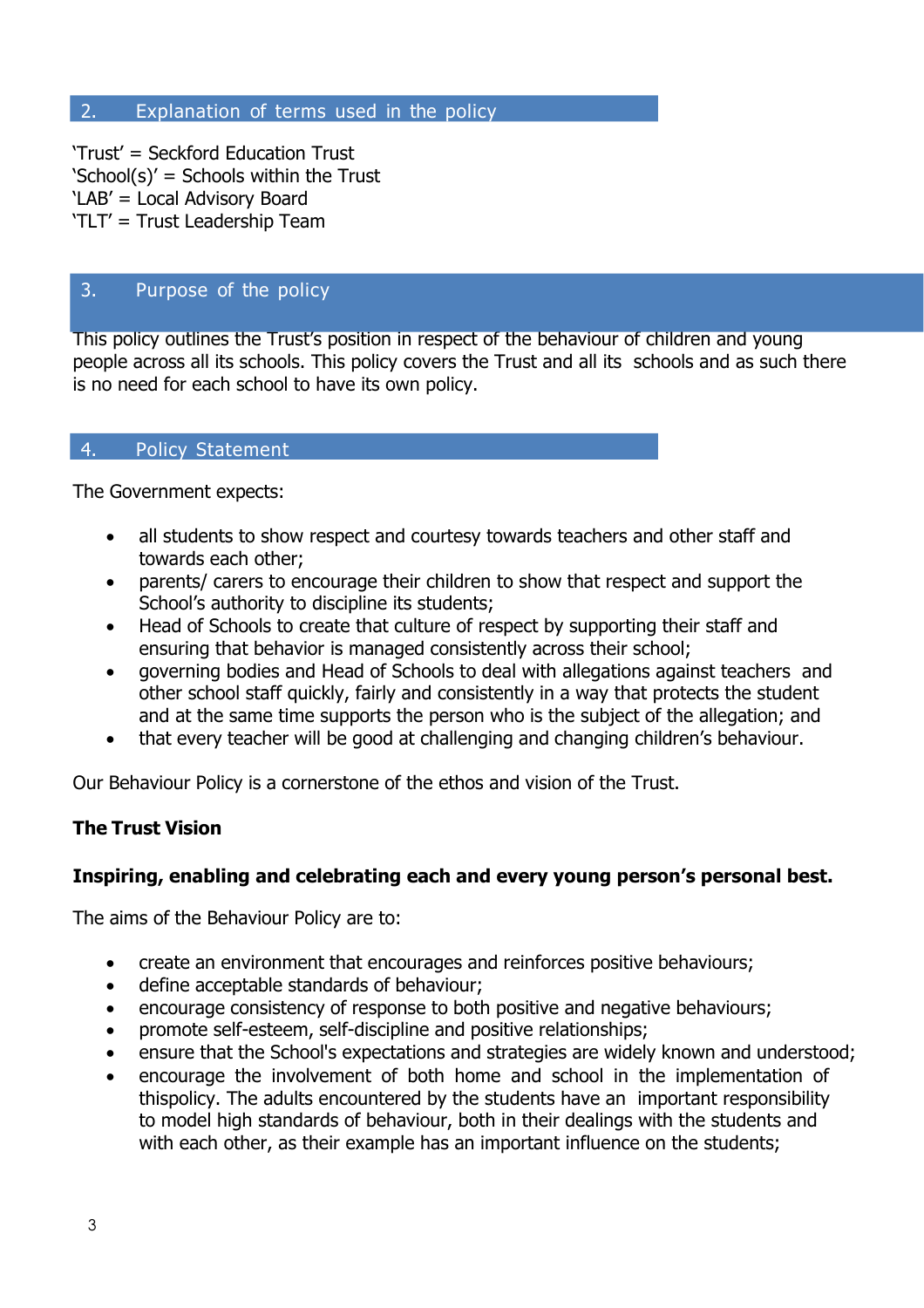- Develop an environment that is conducive to a community of learning within which students co-operate with each other to make the right behaviour choices;
- Ensure that students are enabled to restore relationships through a restorative approach, with support from staff and peers.

As adults we should aim to:

- create a positive climate with realistic expectations;
- emphasise the importance of being valued as an individual within the group;
- promote, through example, honesty and courtesy;
- provide a caring and effective learning environment;
- encourage relationships based on empathy, kindness, respect and understanding of theneeds of others;
- ensure fair treatment for all regardless of age, gender, race and abilities;
- show appreciation and respect of the efforts and contribution of all;
- support students in restoring positive relationships;
- create open and clear communication with parents and carers;
- give our first attention to the best behaviour and to build upon the positives;
- work collaboratively to ensure consistency.

## 5. General approach

#### 5.1 Introduction:

We believe that an appropriately structured curriculum, effective learning environment and high quality Teaching and Learning in Trust Schools contributes to good behaviour. Thorough planning for the needs of individual students, the active involvement of students in their own learning and structured feed-back, all help to avoid the alienation and disaffection which can lie at the root of poor behaviour.

It follows that lessons should have clear objectives and outcomes, understood by the students, and differentiated to meet the needs of students of different abilities. Marking & written feedback as well as record keeping can be used both as a supportive activity, providing feedback to the students on their progress and achievements, and as a signal that the students' efforts are valued and that progress matters.

Classroom management and teaching methods have an important influence on students' behaviour. The classroom environment gives clear messages to the students about the extent to which they and their efforts are valued. Relationships between teacher and students, strategies for encouraging positive behaviour, arrangements of furniture, access to resources and classroom displays all have a bearing on the way students behave.

Teaching methods should encourage enthusiasm and active participation for all. Lessons should aim to develop the skills, knowledge and understanding which will enable thestudents to work and play in co-operation with others. Praise and reward points are to be used to encourage good behaviour as well as good work. Criticism should be a private matterbetween teacher and student to avoid resentment. As a Trust we embrace: praise in public; reprimand in private.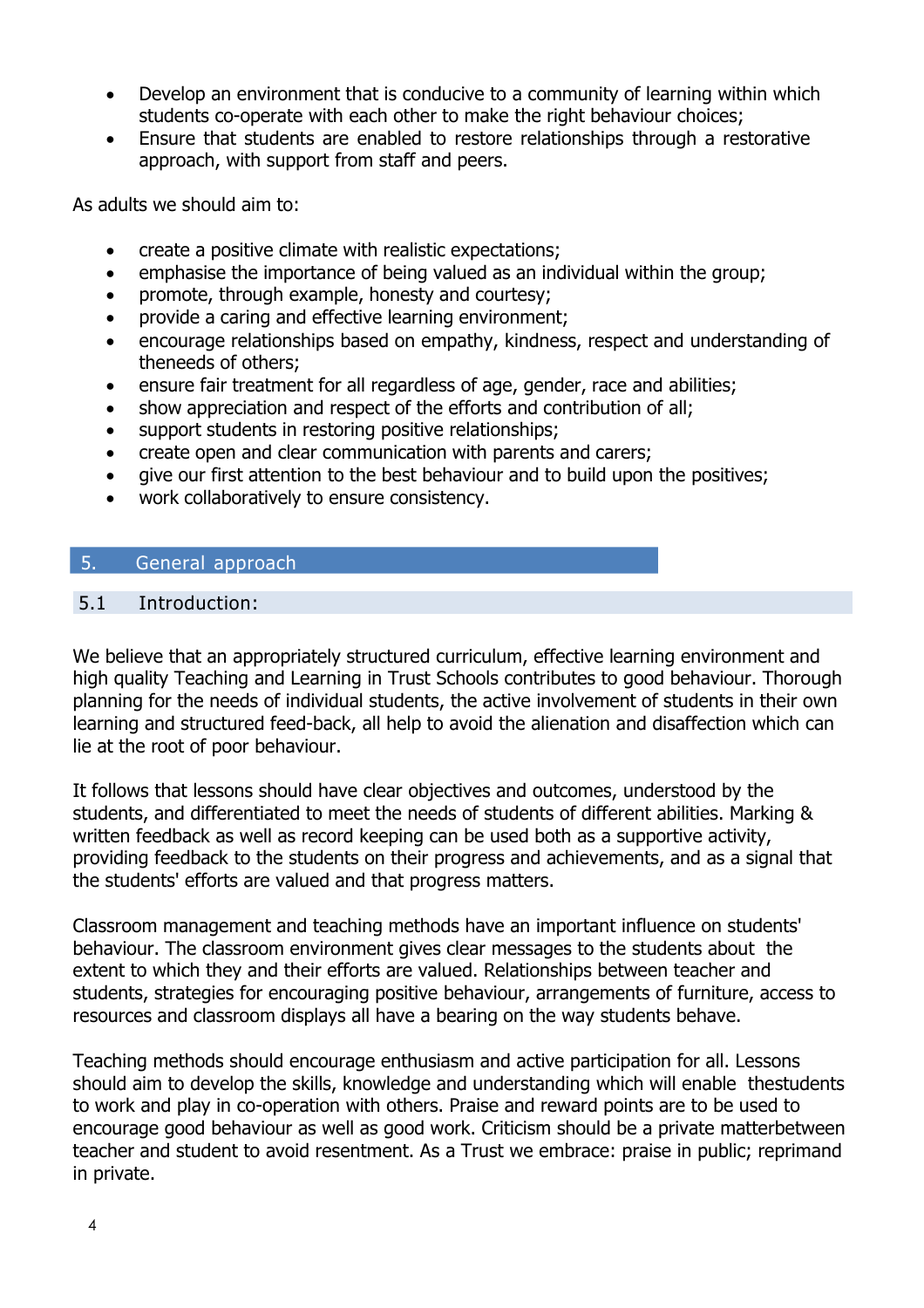As a Trust, we believe that positive relationships between adults and students are critical to the promotion of high levels of learning, progress, achievement and behaviour.

## 5.2 The School Rules

All secondary schools in the Seckford Education Trust support students through our '6Cs to Success'. These being: co-operation; commitment; confidence; community; challenge; celebration. Students will use the '6Cs' to reflect on their progress in their PEP booklets.

The Trust has three rules for secondary students to follow:

- Ready;
- Respectful;
- Safe.

These three rules are used to support student behaviour, both positive and negative and link directly to two of the '6Cs': 'Community' and 'Commitment'.

At our primary schools, behaviours of students are celebrated and challenged through:

- Talk;
- Listen;
- Act respectfully.

These then support the focus on: 'enjoy; achieve; thrive'.

In addition to this the Trust will continue to focus on celebration of students as well as afocus on community.

Each of our schools will regularly and deliberately teach its students about both acceptable and unacceptable behaviours including those that are acceptable/unacceptable in school and in society at large. This will be achieved through planned induction activities at the start of the academic year, through assemblies and in class times, through PSHE lessons, through working with partners such as the Safer School Partnership, Crucial Crew and by the pastoral teams in our schools.

## **Acceptable behaviour includes, but is not limited to**

- Being polite and respectful.
- Being kind to others.
- Being on time.
- Having good school attendance.
- Listening to others.
- Helping and supporting others.
- Behaving sensibly in corridors and at unstructured times.
- Following instructions.
- Wearing the correct uniform.
- Actively participating in learning activities.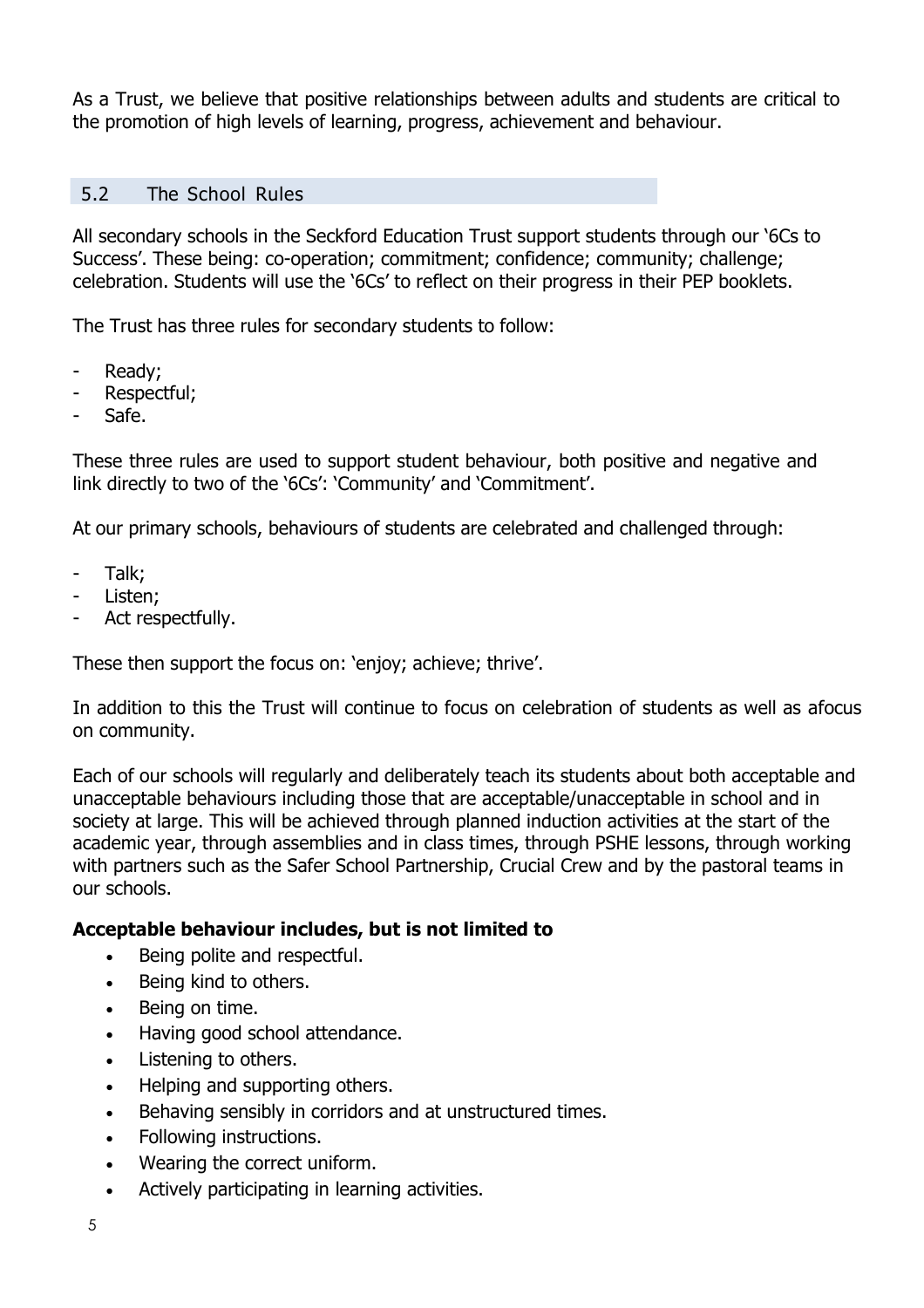- Asking and answering questions in lessons.
- Seeking help and support when needed.

## **Unacceptable behaviour includes, but is not limited to:**

- Disruption in lessons, in corridors between lessons, and at break and lunchtimes.
- Truancy.
- Eating or drinking outside of designated areas.
- Refusing to follow reasonable instructions.
- Chewing gum.
- Use of mobile phones/electronic devices.
- Non-completion of classwork or homework.
- Poor attitude.
- Incorrect uniform.
- Breaches of the school rules.
- Any form of bullying.
- Sexual assault, which is any unwanted sexual behaviour that causes humiliation, pain, fear or intimidation.
- Verbal or physical assault on either staff or pupils.
- Vandalism.
- Theft.
- Fighting/acts of physical violence towards others.
- Smoking.
- Racist, sexist, homophobic or discriminatory behaviour.
- Not following 'Covid' safety procedures.
- Any other behaviour deemed unacceptable by the Head of School and communicated to parents/carers.

## **Prohibited items. These include, but are not limited to:**

- Knives or weapons.
- Alcohol.
- Illegal drugs.
- Stolen items.
- Tobacco and cigarette papers.
- Fireworks.
- Pornographic images.
- Any article a staff member reasonably suspects has been, or is likely to be, used to commit an offence, or to cause personal injury to, or damage to the property of, any person (including the student).

## **Bullying**

We want our schools to be warm and welcoming. Bullying is never acceptable. All students have the right to attend school without fear of harassment or prejudice. We deliberately teach students about bullying through the curriculum and through assemblies and tutor time activities. We teach its impact on both the bully and the victim. We ensure that students that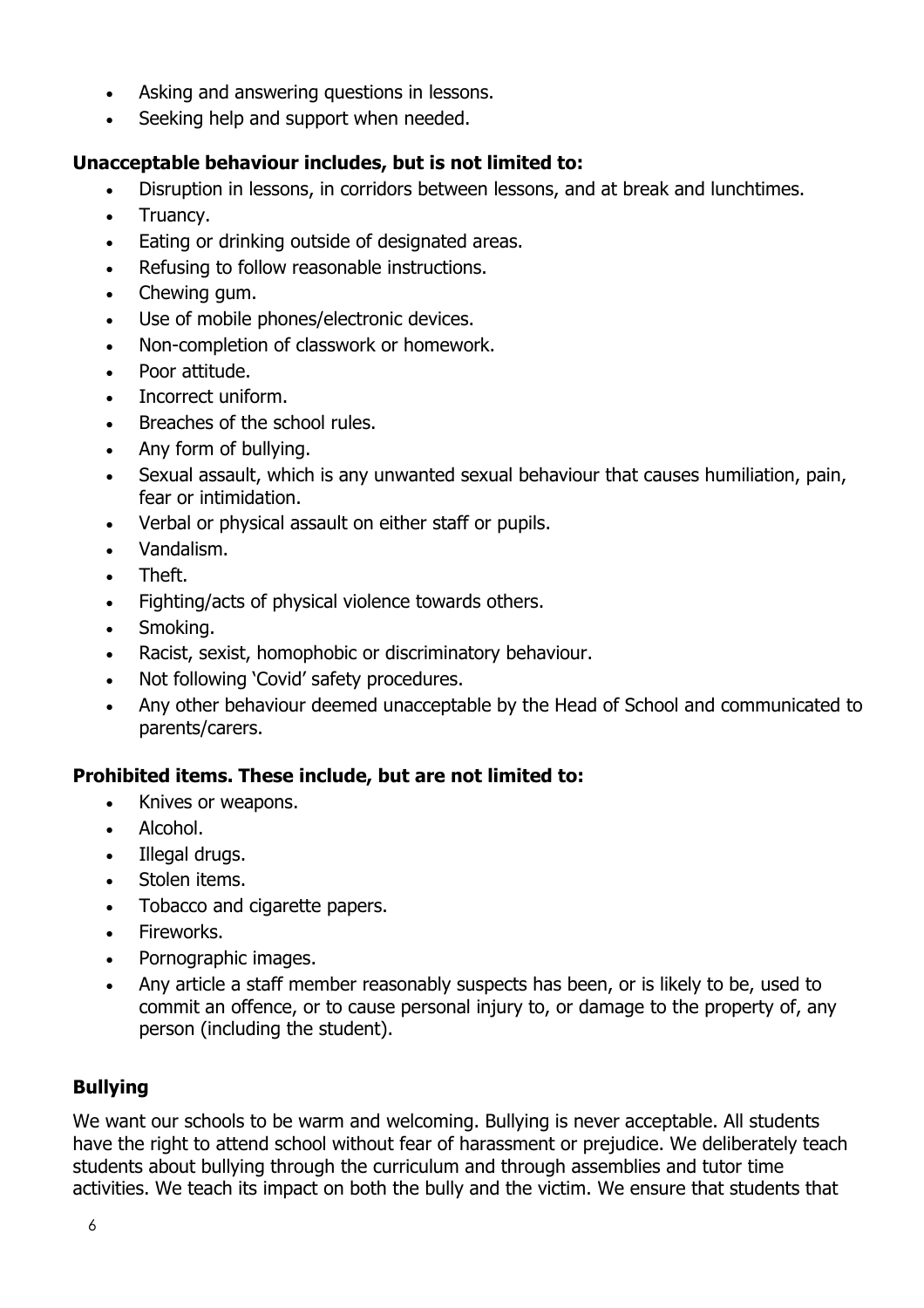are victims of bullying are supported through the pastoral system and ensure that those that engage in bullying behaviours are educated about its effect on others and provided with the advice and guidance needed to ensure that they behave in more socially acceptable ways in the future.

Our schools will ensure that parents/carers are aware of rules and expectations that apply in their setting as well as what constitutes acceptable and unacceptable behaviour. This will be achieved by ensuring that this policy is available online via the school website as well as in hard copy upon request.

Leaders within our school will explain the School's expectations to all parents/carers of prospective students during engagement events as part of transition and through literature that they will be provided as part of the admissions process.

#### 5.3 Behaviour

All students and staff have the right to learn and teach within a calm and purposeful environment. Through innovative and inspiring teaching, teachers and other professionals are able to engage students' attention, thus reducing the off-task behaviour and disruption that can prevent learning from taking place. When on duty, working with individuals or groups, or simply walking the site we should acknowledge others in a positive and respectful way whilst demonstrating high expectations and kindness. By modelling the positive, calm and attentive behaviour which we expect from students at all times this will become the norm for all students and adults in our Schools.

There remain, however, occasions when learning can be disrupted by a student's behaviour. How staff respond to this is key in restoring relationships and ensuring the focus returns to teaching and learning for all students as quickly as possible.

All conversations should happen discreetly with the student (i.e. one to one; if the student is seated the teacher should be at the same eye-level; calm and controlled voice). We believe in 'RIP' and 'PIP': reprimand in private; praise in public.

## 6. Rewards

Our emphasis on rewards is to reinforce good behavior and behaviours that link to the Trust vision and ethos. We believe that rewards have a motivational role, helping students to see that good behaviour is valued. The commonest reward is praise, informal and formal, public and private, to individuals and groups. It is earned by the maintenance of good standards as well as by particularly noteworthy achievements. This is as true for adults as for students. Rates of praise for behaviour should be as high as for work.

Wolstenholme and Hodge's research suggests that regular positive communication with pupils and parents could reduce permanent exclusions. The Trust therefore will endeavor to do this as much as possible to support a positive learning experience for all students.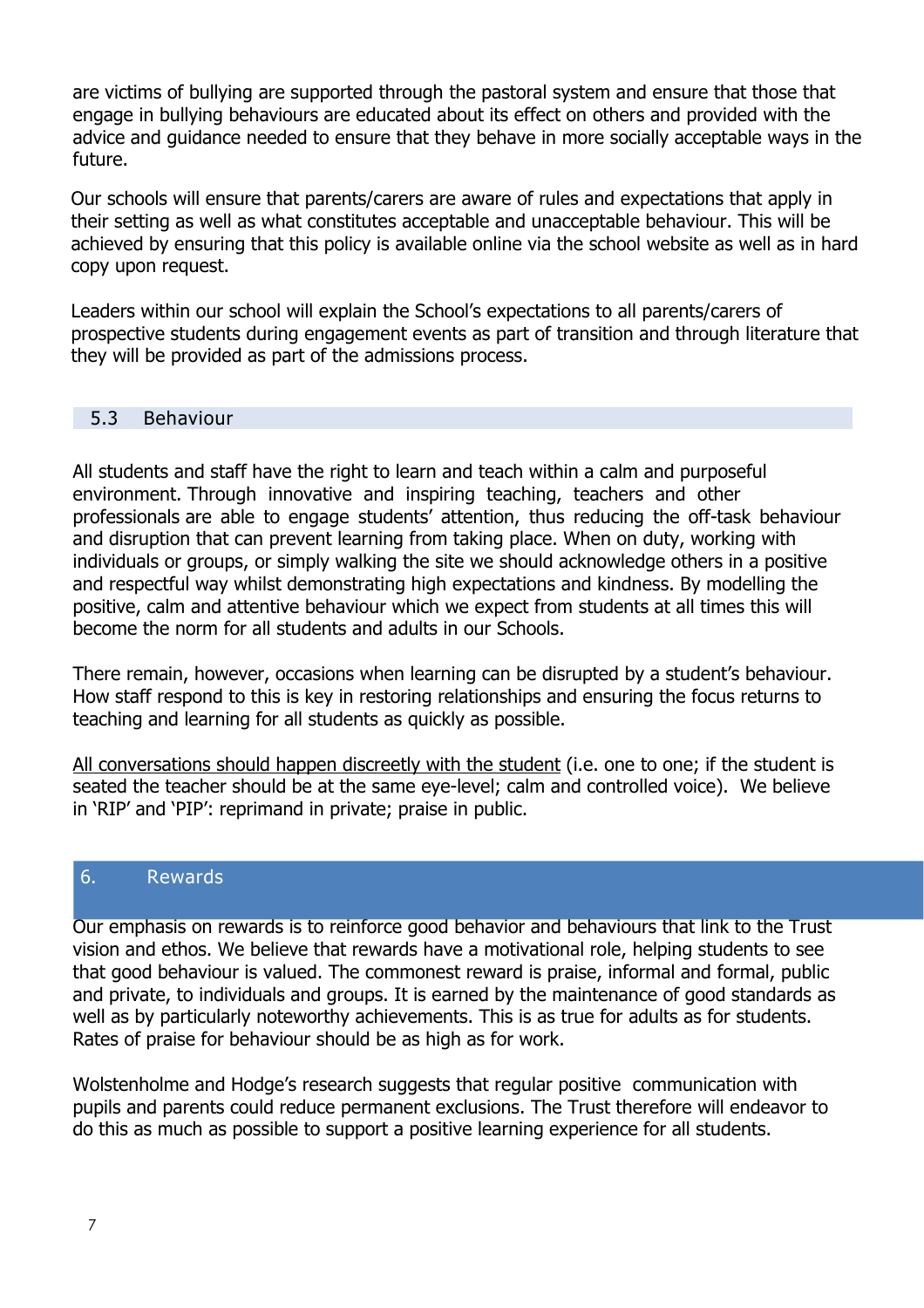Each School operates a 'Reward System' that captures students 'being successful'. This is monitored using the school's MIS and then feedback to students through the tutorial programme and the assemblies.

Schools also use 'Praise Postcards' and badges to highlight excellence from students. These include:

- School Pins;
- Bronze, Silver, Gold Pins.

Pins will be awarded in the fortnightly 'Celebration Assembly' and students in receipt of Gold pins will be invited onto rewards trips as an opportunity to recognise their positive behaviours.

For behaviours that exceed all expectations and goes "above and beyond" there may be additional rewards for students provided by the individual schools.

# 7. Managing Behaviour

Although rewards are central to the encouragement of good behaviours, realistically there is a need for sanctions to register the disapproval of unacceptable behaviours and to protect the security and stability of the School community.

The use of sanctions should be characterised by certain features:

- It must be clear why the sanction is being applied;
- It must be made clear what changes in behaviours are required to avoid futuresanctions;
- Group sanctions must be avoided as they breed resentment and are inherently unfair;
- There should be a clear distinction between minor and major offences;
- It must be the behaviour rather than the person that is punished:
- The sanction should look to teach better behaviours.

In responding to inappropriate behaviour and before the Pastoral/Student Support Team is involved it is assumed that all other routes have been attempted such as:

- Use of informal reprimands in which the student if offered the chance to make a positive change (i.e. positive framing, tactical ignoring, scripted interventions, moving seats in a lesson);
- Conversation with the Subject Leader or Form Tutor/Team Leader;
- Time out. Time out can take many forms. It can be the following:
	- o Time out in someone else's room;
	- o Time out in with Senior Leaders (by prior arrangement);
	- o Time out must be structured (students must have work/activity to complete);
	- o Phone call to parents / carers requesting support from home;
	- $\circ$  Support from other staff.

If a student fails to meet behavioural expectations, the teacher will follow the 'Managing Behaviour Cycle".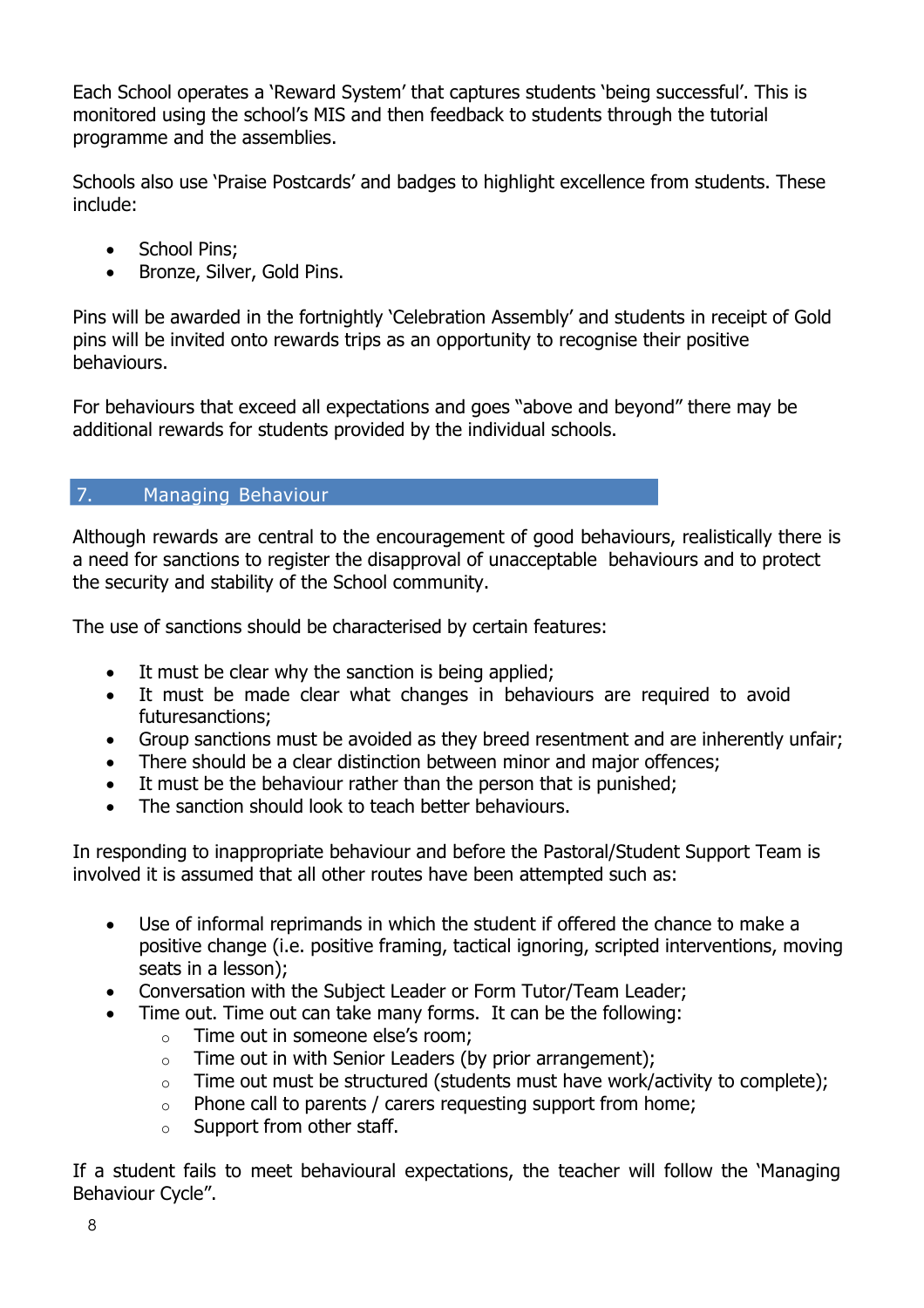

Each school will have an annotated version of this cycle to support colleagues within their context. This will include protocols around 'B1s' and withdrawal from lessons as part of the 'reset' process. As with all interventions, the focus is on the positive. Within the context of this cycle, this means that a 'reminder' is not a warning it is a 'prompt'. A 'reminder' is a means to remind students of previous good behaviours as well as the three rules.

Students' names will not be written on the board where their behaviour falls below the expected level.

As part of the repair process students mayattend a 'B1' either during social time or after school. When B1 takes place after school, parent/carers will be given at least 24 hours' notice. This session will serve to facilitate a restorative conversation between the student and the member of staff as well as anopportunity to complete or finish missed work. These conversations may be supported by theForm Tutor/Team Leader or the pastoral team if necessary. A restorative conversation will also take place as part of the 'reset' process. The aim is to identify and support students at the earliest possible stage and work with parents / carers and the appropriate support teams within the School, and if required from external specialists to develop positive patterns of behaviour and attendance. There may be times where it is agreed between the School and the parent/carer that the current setting is not the most appropriate for that student. In those cases the Head of School or another member of the Senior Leadership team will meet with parents/carers to discuss the options available to them. There will be two opportunities per academic year in which a referral can be made for a Pupil Referral Unit. In addition to this there is the monthly 'In Year Fair Access Panel' (IYFAP) meeting in which a managed move to another school can be agreed. Parents/Carers are fully involved in this process, as is the student.

We believe that parents / carers have a major role to play in ensuring that the students have the opportunity to reach their full potential. Communication between home and school is critical in supporting children and young people to change their behavior.

9 It is the aim of all Schools within the Trust to work in partnership with parents / carers to help break down any barriers to learning including challenging behaviour and attendance. It is recognised that this is not always easy as conflict can arise between home and school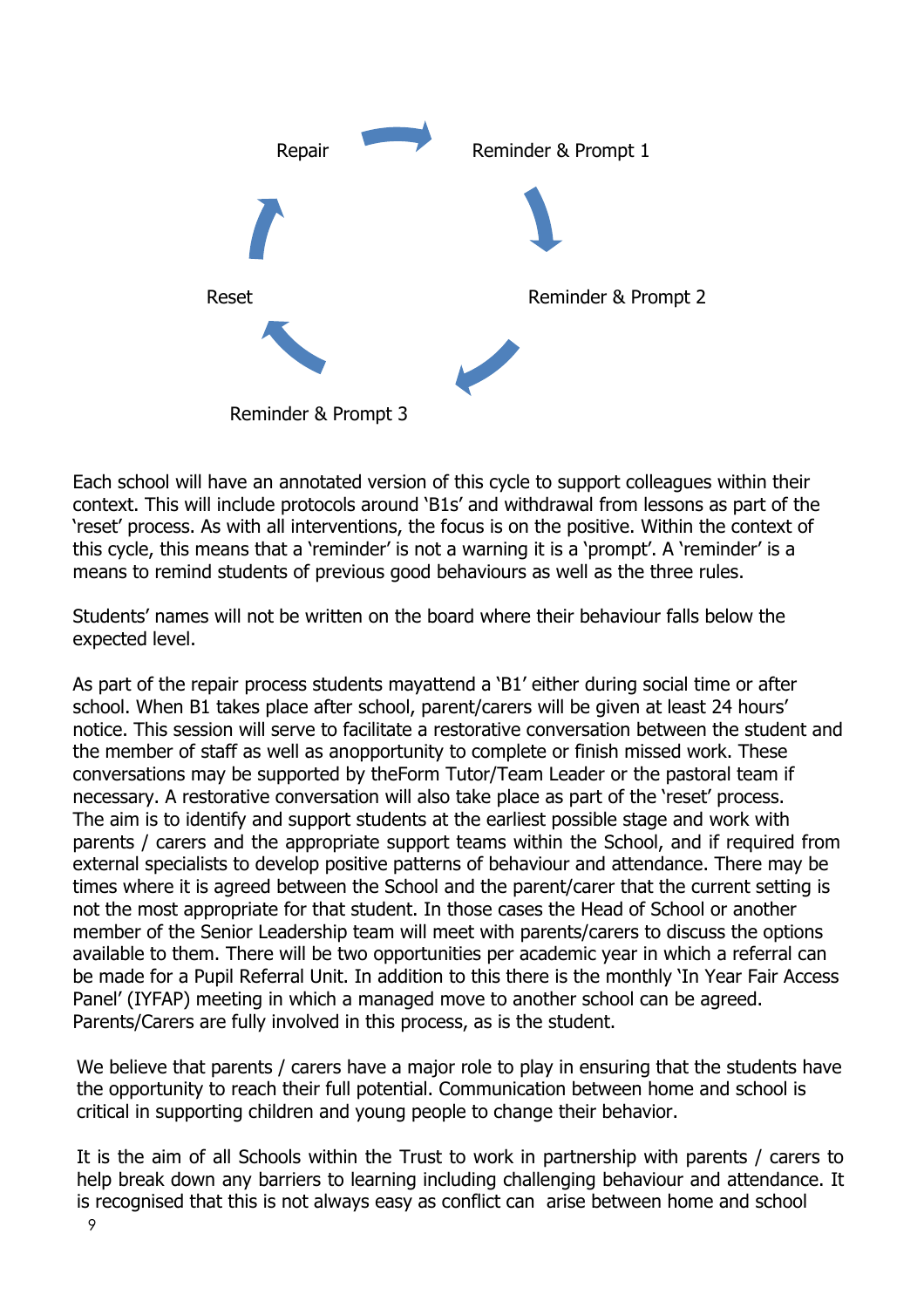when dealing with such issues. We are committed wherever possible to overcome such conflict to ensure that the student is at the centre of our efforts to provide support.

## 7.1 Reasonable adjustments:

- At certain stages in a child's or young person's school life they may struggle to access, or manage within, the typical provision offered by the School as a result of:
	- Social, Emotional and Mental Health Needs (SEMH);
	- Adverse Childhood Experiences (ACE);
	- Special Educational Needs and Disabilities (SEND).
- The Trust recognises its legal duty under the Equality Act 2010 to prevent students with a protected characteristic from being at a disadvantage. Consequently, our approach to challenging behaviour may be differentiated to cater to the needs of the student.
- Each school's special educational needs co-ordinator will evaluate a student who exhibits challenging behaviour to determine whether they have any underlying needs that are not currently being met. Where necessary, support and advice will also be sought from specialist teachers, an educational psychologist, medical practitioners and/or others, to identify or support specific needs. When acute needs are identified in a student, we will liaise with external agencies and plan support programmes for that child. We will work with parents to create the plan and review it on a regular basis. For students with EHCPs, we will be guided by the Education, Health and Care plan (EHCP).
- Leaders will make their best endeavours to ensure that students with additional needs are supported to meet the new expectations and behavioural norms. Reasonable adjustments might include, but not limited to:
	- preview of new behavioural norms and perhaps a visit to school;
	- additional support for the arrival and exit to school;
	- additional support to adhere to break and lunch time norms;
	- re-teaching behavioural norms;
	- adapted resources to teach behavioural norms;
	- adapted sanctions and rewards.
- For students with special educational needs and/or disabilities, a risk assessment will be completed to ensure risks are mitigated in a safe way. Support plans will be updated as a result.

#### 7.2 Transport:

Where a student is travelling to one of our Schools on transport provided by either the School, Local Authority or Private Company then the School's Behaviour Policy must be adhered to.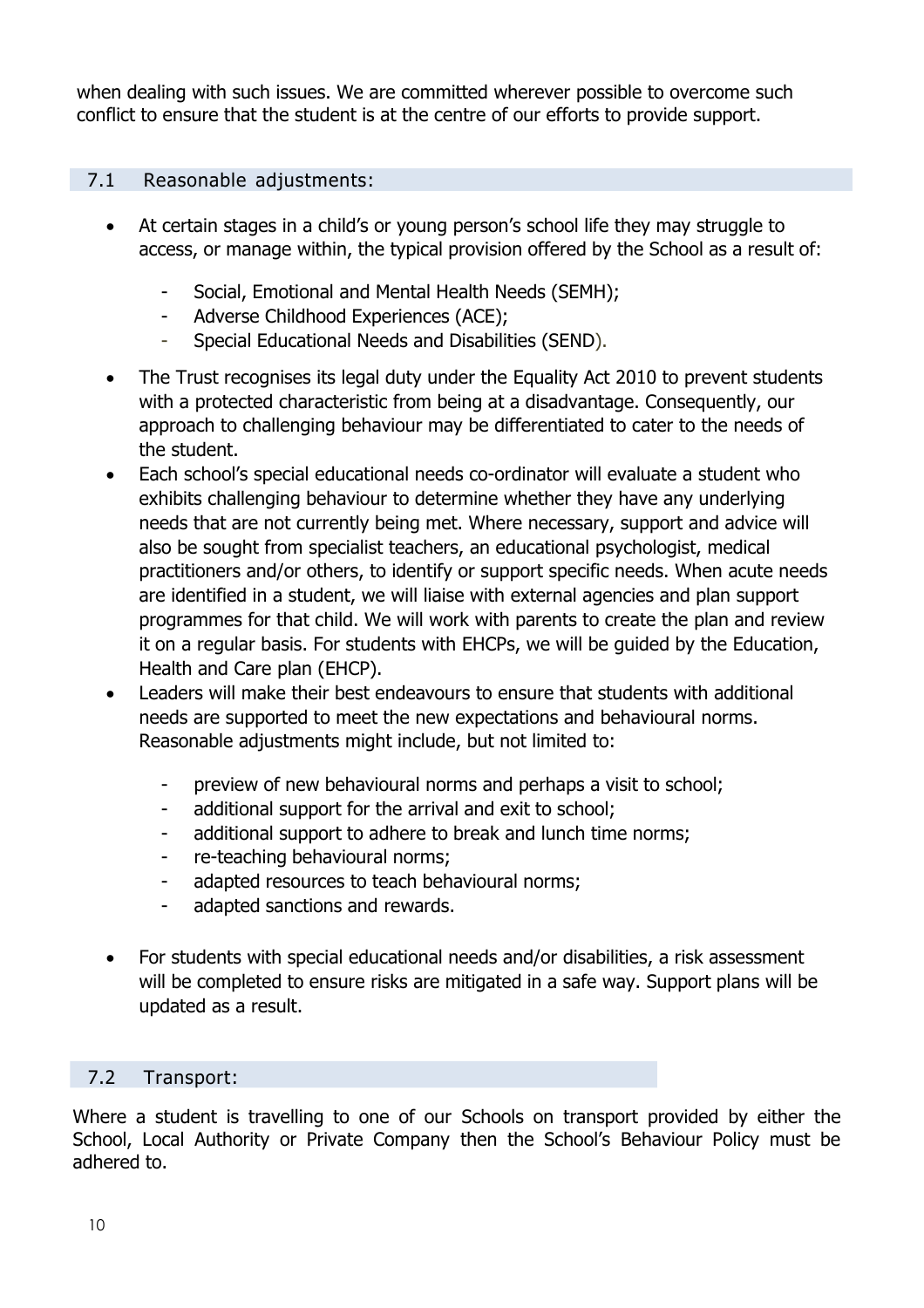Students whose behaviour falls below the outlined expectations will have one of the following sanctions applied depending on the nature of the incident:

- For low level incidents of poor behaviour the parent/carer will receive a written warning outlining the nature of the incident and stating that if this type of incident is repeated then the student could be removed from the transport provided;
- For high level, serious incidents then the student in question could be removed from the transport provided. The parent/carer will receive a letter from the Head of School outlining the nature of the incident and stating the sanction that is being applied;
- The Assistant Head of School will make the decision in collaboration with the Head of School on whether the incident is low level or high level.

#### 8. Recording and monitoring student behaviours:

#### 8.1 Positive:

1. Students reward points, praise postcards and badges/pins will be recorded on the school's MIS. Parents/Carers can access this and monitor from home.

#### 8.2 Negative:

1. As with positive recording and negative incidents will be recorded on the school's MIS which can be viewed by parents/carers at home. In cases of more significant incidents parents and carers will be directly contacted either by 'phone or email.

#### 9. Risk Management

#### 9.1 Overview

Risk in this context is about those potential future events that could impact on the School and the staff and students within it. Risks, by definition, are not certain, but they are significant and will have an impact if they emerge. Risk management uses past experience and current intelligence to predict what may happen, thus ensuring the School has fully considered best possible strategies to handle future uncertainty.

The outcome of a risk emerging may not be wholly negative  $-$  it may be that some unexpected opportunities arise from the risk event happening. It is important to accurately describe the risk, so that all stakeholders clearly understand the nature of the risk you are identifying.

When a student has been identified as a potential risk to themselves or others a risk assessment form must be completed by the pastoral team and passed to the Head of School. The risk assessment must identify the potential hazards and the likelihood, severity of the hazards occurring. The Trust Student Risk Assessment Template must be used for this and the Trust risk rating scale must be used to determine the likelihood of the hazards.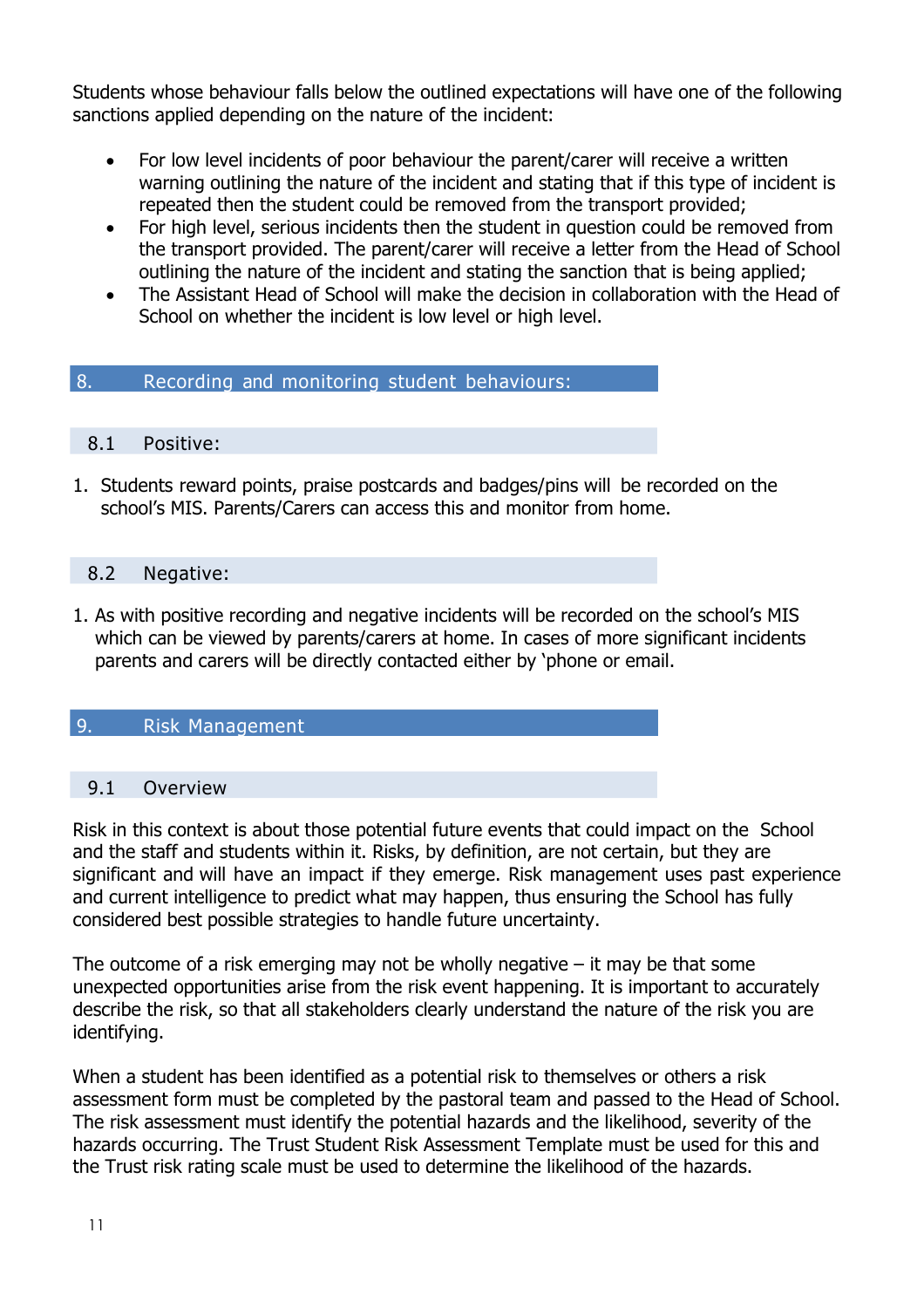#### 9.2 Use of reasonable force

- The Trust does not encourage a 'no contact' policy as there is a real risk that such apolicy might place a member of its staff in breach of their duty of care towards a student, or prevent them taking the necessary action to prevent a student causing harm.
- A limited number of pastoral and senior staff are trained in safer handling techniquesand in addition to de-escalation strategies and strategies in individual risk assessments, the Trust recognises that on occasions, physical intervention may be required.
- The decision on whether or not to physically intervene is subject to the professional judgement of the staff member concerned and should always depend on the individual circumstances. If an alternative method of control than restraint is possible,then this method will be used first. If physical contact is the only suitable method, then this is permitted during this period. Where time permits, advice will always be sought from the Head of School or Assistant Head of School in his/her absence.
- A risk assessment will be undertaken for students who, based on evidence available prior to closure of schools, required physical intervention. This will allow the School todetermine risks and decide if it is safe for students requiring physical intervention to be safely accommodated in school.
- Following a risk assessment, the School may decide that students who are a high riskshould continue with home learning.
- Should it be deemed reasonable, proportionate and necessary to physically interveneduring an incident then staff have a duty of care to intervene. When doing so they will:
	- $\circ$  be able to change clothing immediately after the incident;
	- $\circ$  take a shower immediately, at home if necessary.
- Following the physical intervention, the student will be isolated and parents/carers will be informed of the incident and advised to collect their child.
- Following a risk assessment and a discussion with student and parents/carers, thestudent should return to school unless it is deemed unsafe to do so.
- These incidents occur at speed. It might not be feasible to wear personal protectiveequipment (PPE), but if possible then this is encouraged.
- Serious incidents involving the use of force will be recorded and reported toparents/carers.
- In deciding what constitutes a serious incident, the Head of School will use theirprofessional judgement and consider the following:
	- o student's behaviour and level of risk presented at the time of the incident;
	- o degree of force used;
	- $\circ$  effect on the student or member of staff;
	- $\circ$  the student's age.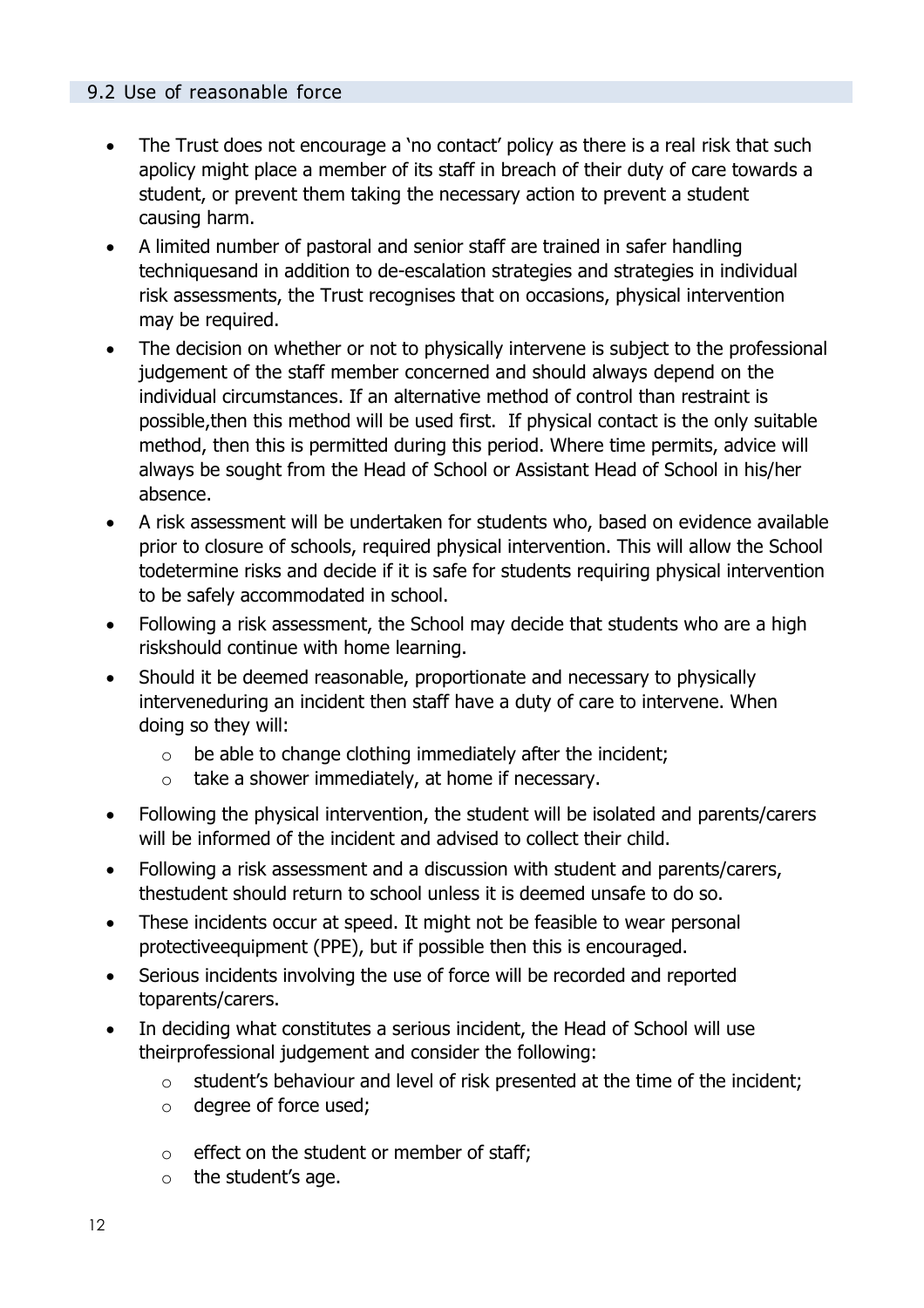#### 10. Internal Exclusion

There may be times where a student has exhibited extreme behaviour and needs separating from their peers to enable them to have time to cool down and reflect on their behaviours. In order to minimise exclusions and to ensure that the student is still in a learning environment they may be asked to serve an internal exclusionin the following ways:

- a. In the back of another classroom for a small period of time. The work from their lesson will be provided for the student to complete during this time.
- b. The student may be asked to attend, for an agreed period of time. another one of the Trust Schools.Parents/ Carers will be informed prior to this happening and transport will be provided by the School. This may form an altered school day, but again timings would be discussed and agreed with parents/carers. This will be marked as an internal exclusion.
- c. The student may be asked to work in a dedicated space in school which will be supervised by a senior member of staff or pastoral support assistant/officer. Parents/ Carers will be informed prior to this happening and transport will be provided by the School. This may form an altered school day, but again timings would be discussed and agreed with parents/carers. This will be marked as an internal exclusion.

This will be decided by the Head of School in collaboration with other Senior Leaders or the Pastoral team. Where there is a need for students to take some time away from their normal timetable to reflect this will be discussed with parents. Reasons may include:

- very serious misbehavior, including those listed in Appendix 1;
- as a result of a referral from a middle or senior leader, where behaviour in the subject has seriously disrupted the learning and or health and safety of others;
- for a period of reflection following an investigation into a serious incident or persistent breach of the 'B1' and/or reporting systems.

During an internal exclusion, students will be supported to understand the consequences of their actions/ behaviours by supporting them to reflect on and regulate negative behaviours.

A documented support plan will be agreed for any student who has served an internal exclusion under point 'b' or 'c'. This plan will identify any additional intervention as well as SMART targets that will then be monitored regularly.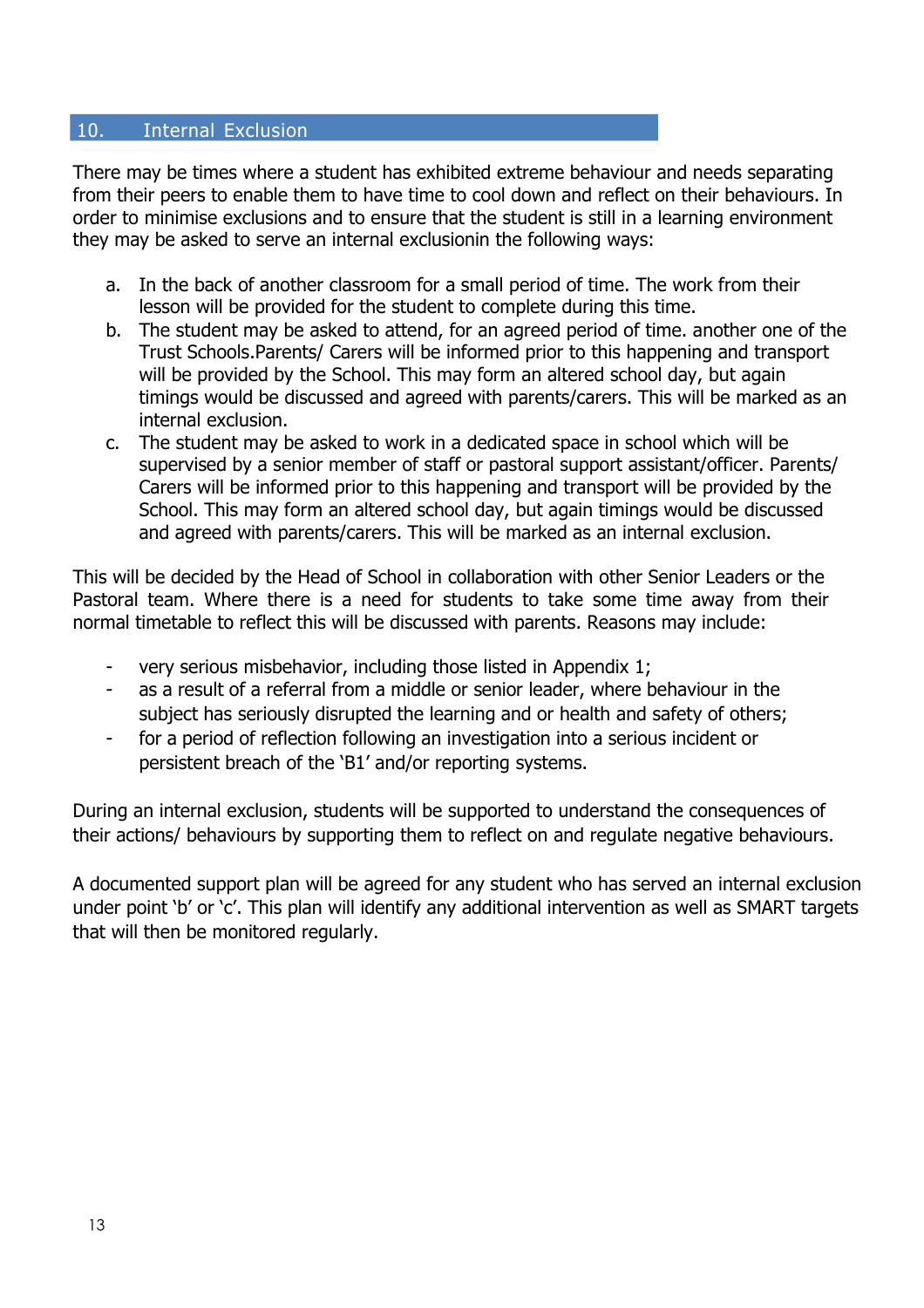#### 11. Exclusions

# 11.1 Introduction:

The Trust and its Schools are committed to reducing the use of exclusions as a sanction for misbehaviour. However, it is recognised that exclusions (temporary or permanent) may be required under certain circumstances. The Executive Headteacher and Head of School are the only members of staff in a school who can determine whether to exclude or not.

Exclusion is the most serious sanction that the School can apply to a student. For this reason the parents / carers, the Trustees and the Local Authority are involved in the process.

Exclusion can be imposed for disciplinary purposes. Only the Head of School, once the agreement of the Executive Headteacher has been sought and given, can permanently exclude a student. The Head of School (or Acting Head of School) may impose a fixed term exclusion (this is outlined in the Exclusion Protocol – available in Appendix 2). Exclusions can either be:

- for a fixed period (this must not exceed 45 days in any one school year);
- permanent.

There will be times when Assistant Head of Schools are running a school operationally during the absence of a Head of School. If during those circumstances a situation arises where an exclusion decision needs to be taken, they should consult the Head of School of another school in the Trust or the Executive Headteacher. The Head of School (or consulted from the other site) will make the decision on that exclusion.

Permanent exclusion is likely to be used in one of the following circumstances:

- In cases of very serious misbehaviour. The most serious cases could lead to immediate permanent exclusion. These might include serious actual or threatened violence against another student or a member of staff; sexual abuse or assault; carrying an offensive weapon;
- In cases of persistent misbehaviour including bullying. Permanent exclusion is only likelyto follow on from previous temporary exclusions and after the PSP targets have notbeen met. There would also be evidence of the School having adopted a number of methods to improve a student's behaviour. These may include involving parents /carers, medical professionals and external agencies;
- The possession or misuse of drugs will normally result in permanent exclusion (with veryfew exceptions). Supplying or dealing in drugs will lead to a permanent exclusion;
- In cases where the student's behaviour brings the School and / or Trust into disrepute, damaging the reputation of the School or Trust. Heads have the power to discipline students who misbehave outside the School's premises and outside school hours.

This does not provide an exhaustive list of reasons for exclusion but gives guidance on when this sanction may be used. Decisions to exclude (either fixed term or permanent) are taken in line with the most recent government guidance. Reasons for exclusion are shown in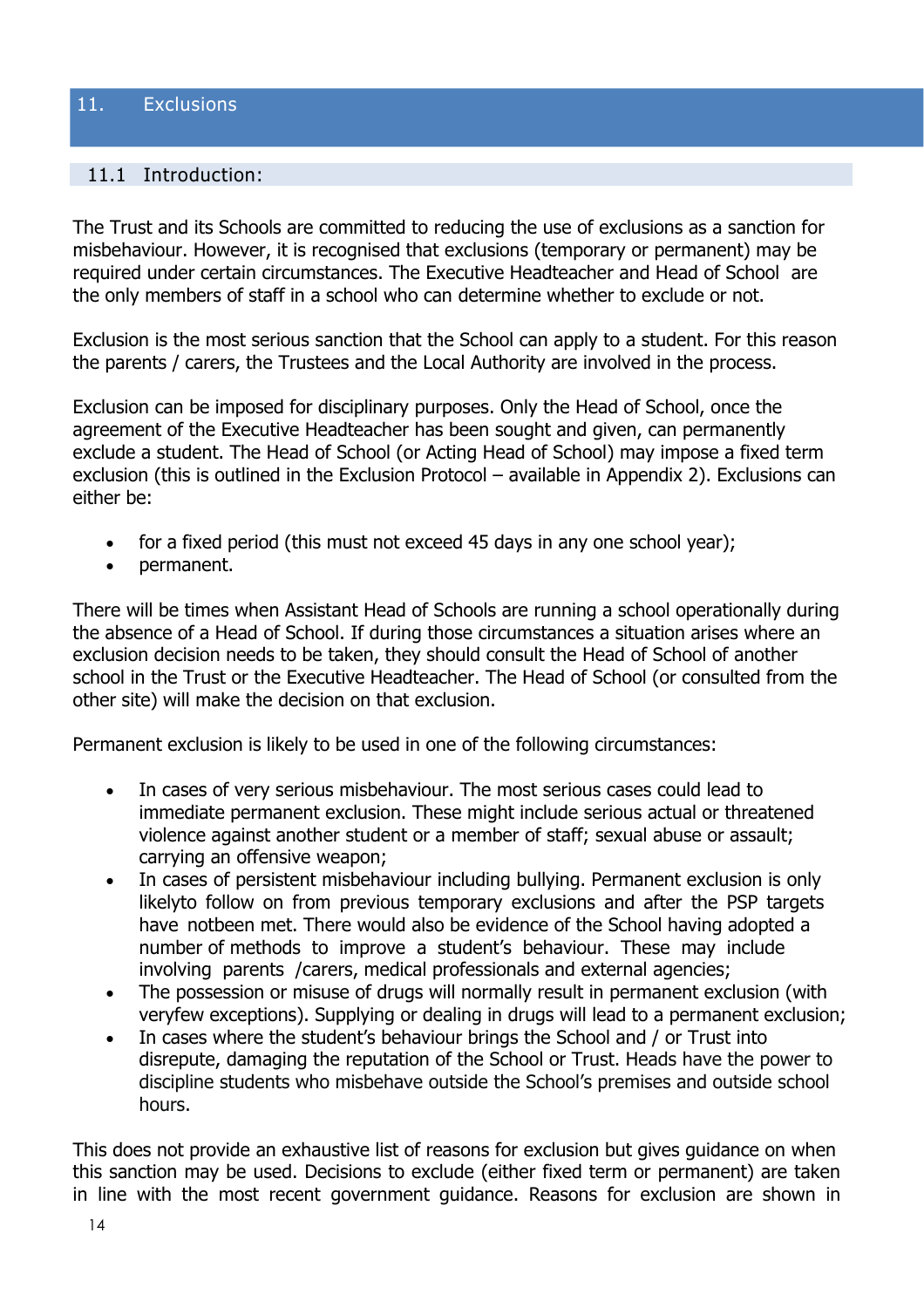Appendix 1. The Exclusion Protocol is in Appendix 2. Specific guidance on the Permanent Exclusion process can be found in Appendix 3.

11.2 Arrangements following an exclusion:

- 1. When a student is excluded the School will contact parents / carers by telephone to inform them of this. The exclusion will start either the same day or on the school day following.
- 2. A letter will be sent to the parents / carers:
	- outlining the reasons for the exclusion;
	- informing them of their right to make representations to the Trust Board DisciplineCommittee;
	- outlining the arrangements for setting work;
	- making arrangements for re-admitting the student which will be preceded by a reintegration meeting between the parents / carers, the student and a member of staff;
	- during Covid, as part of a planned return to school following an exclusion, parents/carers will be expected to have a virtual meeting with a senior leader to discuss a reintegration action plan.
- 3. The Trust's Local Exclusion Panel is informed of:
	- all permanent exclusions;
	- those that result in a total of more than five but less than fifteen days exclusion inone term;
	- those that involve losing the opportunity to take a public examination
	- fixed term exclusions of more than fifteen days in one term either as a singleexclusion or aggregated.

A meeting of the Local Exclusion Panel will be arranged to occur within 15 working days to consider any exclusions of more than 15 days total in one term.

For exclusions of between 5 days and 15 days a hearing should be held within 6 to 50 days after the exclusion but only if the parents / carers request one.

For exclusions of less than 5 days the panel must consider representations from parents but cannot reinstate students. There is no time limit for this.

- 4. The LA is informed of all exclusions listed under 3 above. In addition the LA will collect data at termly intervals on other exclusions.
- 5. For exclusions of 5 days or less, arrangements will be made for suitable work to be set and returned for marking. It is the responsibility of parents / carers to collect and return the work set. It is the responsibility of parents to keep their excluded child indoors and under supervision for the period of the normal school day for fixed term exclusions up to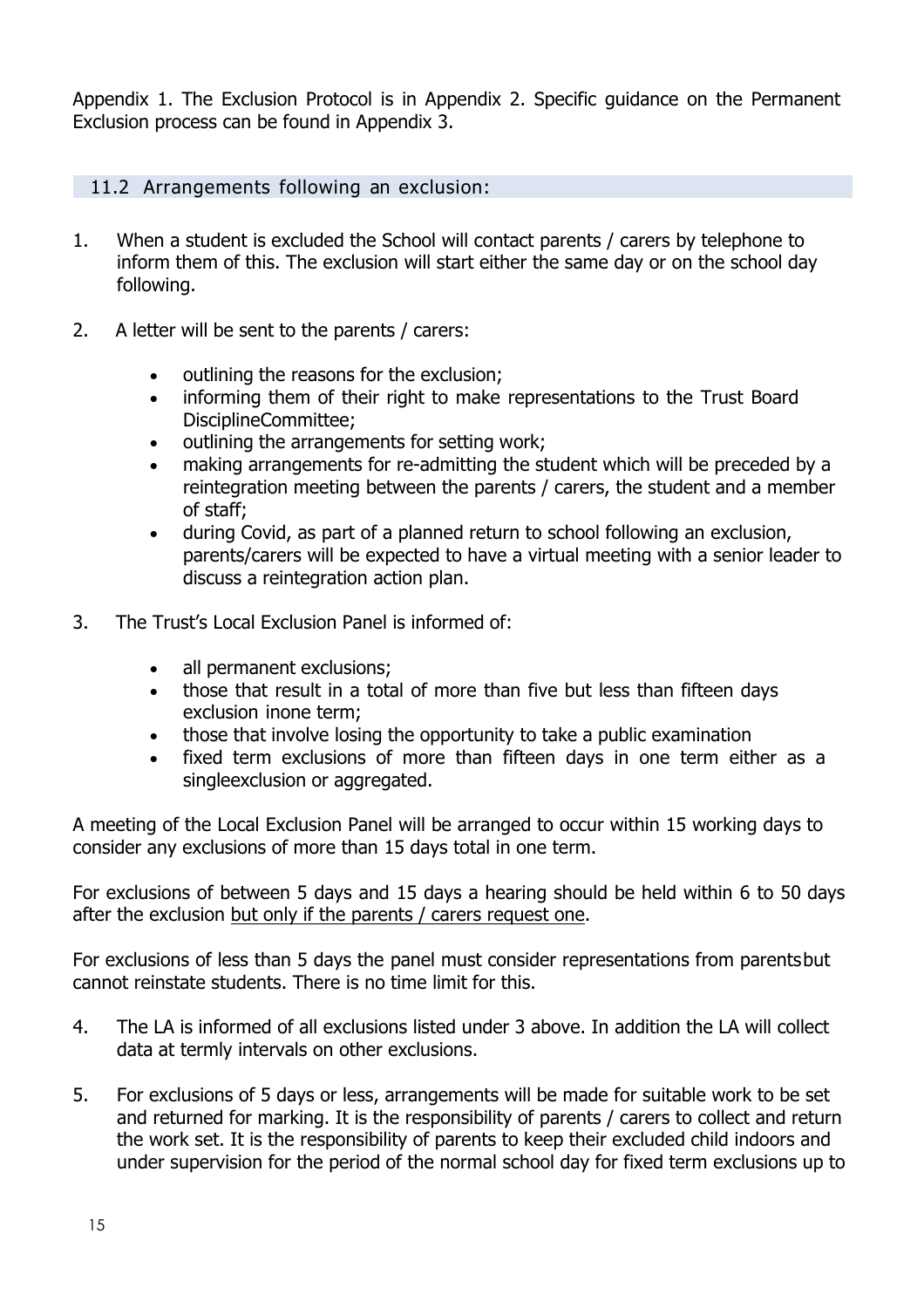5 days. The student must not be on school site at any time within the period of exclusion.

- 6. For exclusions in excess of 5 days the School will put in place alternative educational arrangements. In the case of permanent exclusion the School should continue to set work until an appeal is heard or the appeal period is ended (15 days after exclusion is upheld). The LA will then make arrangements for the student concerned.
- 7. There will, however, be exceptional circumstances where, in the Head of School's judgement, it is appropriate to permanently exclude a student for a first or 'one off' offence. These might include:
	- Serious, actual or threatened violence against another student or a member of staff;
	- Sexual abuse or assault;
	- Possession, use and/or supplying of an illegal drug;
	- Carrying an offensive weapon.

Schools should consider whether or not to inform the police where such a criminal offence has taken place. They should also consider whether or not to inform other agencies e.g. Youth Offending Teams, social workers etc.

- 8. In cases where the Head of School has permanently excluded a student for:
	- One of the above offences; or
	- Persistent and defiant misbehaviour including bullying (which would include racist orhomophobic bullying); or
	- Use of an illegal drug on school premises; where the school premises includes schooltransport, school trips and those areas directly surrounding the school site.

The Secretary of State would not normally expect the Trust Board or an Independent Appeal Panel to reinstate the student.

- 9. The reality of Covid is such that:
	- Deliberate failure to adhere to the [protective measures w](https://eur01.safelinks.protection.outlook.com/?url=https%3A%2F%2Fwww.gov.uk%2Fgovernment%2Fpublications%2Fcoronavirus-covid-19-implementing-protective-measures-in-education-and-childcare-settings%2Fcoronavirus-covid-19-implementing-protective-measures-in-education-and-childcare-settings&data=02%7C01%7Callan.glover%40staracademies.org%7C7abd76144b484ec2353308d7fb523d60%7Cad91cba8ab0a41f6ab6243cf47f82197%7C0%7C0%7C637254202946985902&sdata=w%2BqX9ACzfs%2FEhIKlZ2Tj0ShUpJHBOuUKdPrsiLSAzqc%3D&reserved=0)ill be deemed as aserious breach of the School's behaviour policy.
	- Coughing or spitting at or towards any other person will be deemed as a serious breach of the School's behaviour policy. Any student who does this willneed a risk assessment to establish whether they are 'unfit for school.'
	- Should students fail to comply with expectations within the isolation area, theymay have additional time added to the sanction or in extreme cases, they mayreceive a fixed-term exclusion.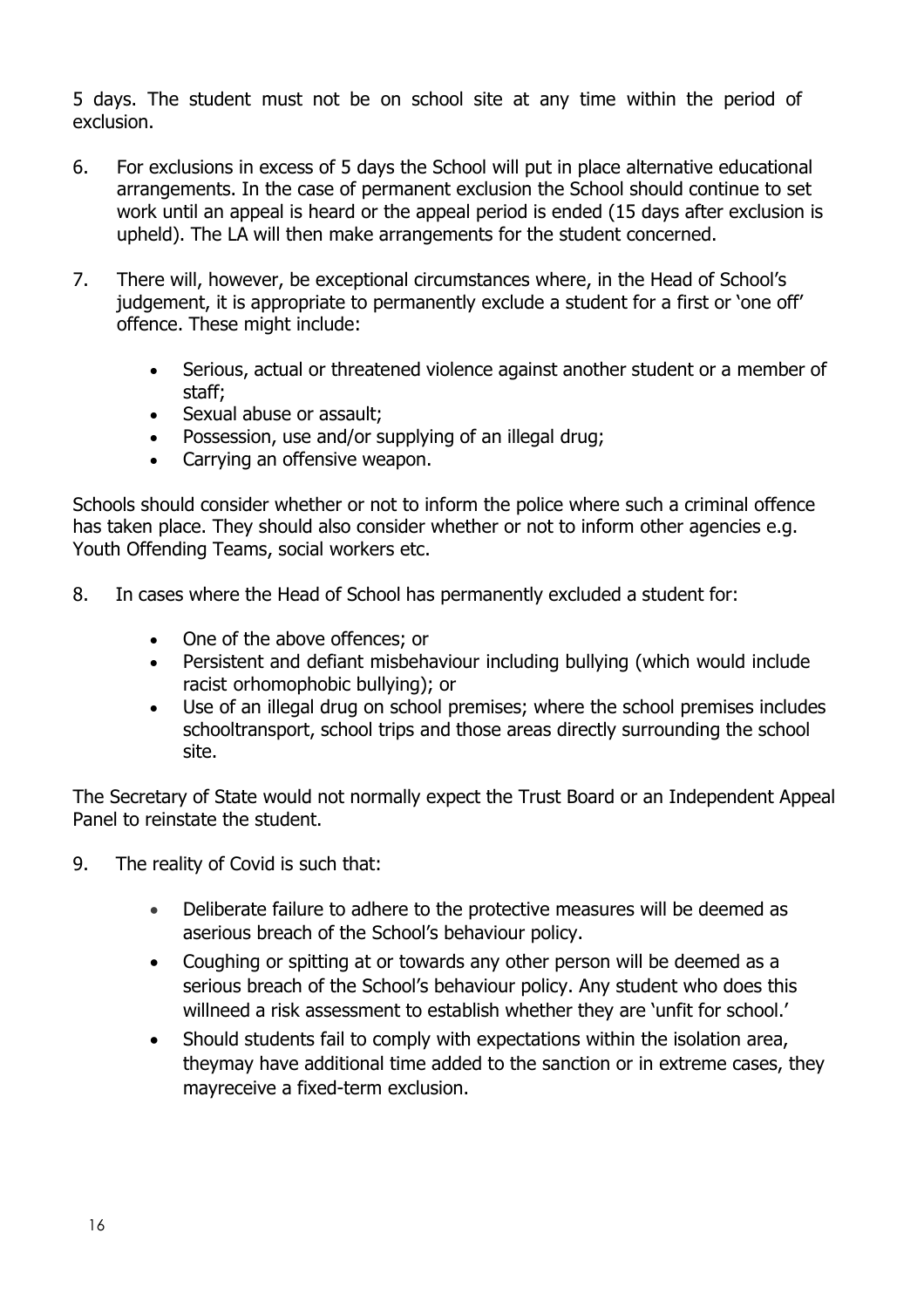## 11.3 Arrangements for a remote access meeting:

- The Trust Board or arranging authority should explain the technology they propose to use to participants and should make sure that the participants (particularly students and their families) know that they do not have to agree to a meeting via remote access if they do not want to. They should make families aware that if they do not consent to a remote access meeting then the meeting is likely to be delayed.
- Though all participants must have agreed to the use of remote access, where a parent or student has given their agreement for a meeting to be held via remote access, the other participants should make reasonable efforts to accommodate that preference unless there is a clear reason not to.
- The normal requirements of who should be invited to a Trust Board or IRP meeting remain in place. However, those who have no intention of taking part in the meeting should not be treated as 'participants' for the purposes of the conditions set out above.
- The Trust Board, arranging authorities and panel members must comply with relevant equalities legislation and recognise that some participants may find it difficult to participate in a remote access meeting (for example, if someone has a disability or if English is not their first language).
- If a meeting is held via remote access, every effort should be made by the chair to check the participants understand the proceedings and can engage with them and to ensure the meeting is conducted fairly. If, once the meeting starts, the meeting cannot proceed fairly (for example, because a participant cannot access the meeting), the Trust Board or IRP should adjourn the meeting.
- The use of remote access does not alter other procedural requirements that may apply to the Governing Body, arranging authorities or IRP. For example, if a parent requests the appointment of a special educational needs expert (SEN) to advise a review panel, the Trust must appoint one and cover the cost as normal. Parents may bring a friend or representative, as normal.
- Though the Trust Board and IRPs must consider written representations if they are made, the law does not allow 'solely' for paper-based 'meetings', conducted in writing.
- As long as the conditions for a remote access meeting are met, it is possible for some participants to be present in person and for others to join the meeting via remote access. All the participants must have access to technology which will allow them to hear and be heard by others throughout (and to see and be seen throughout, if a live video link is used).

# **Timescales for Trust Board meetings**

If it has not been reasonably practicable for the Trust Board to meet in person within the original time limit for a reason related to COVID-19 or remotely for a reason relating to the other conditions for a remote access meeting, the time limit for the meeting will be extended.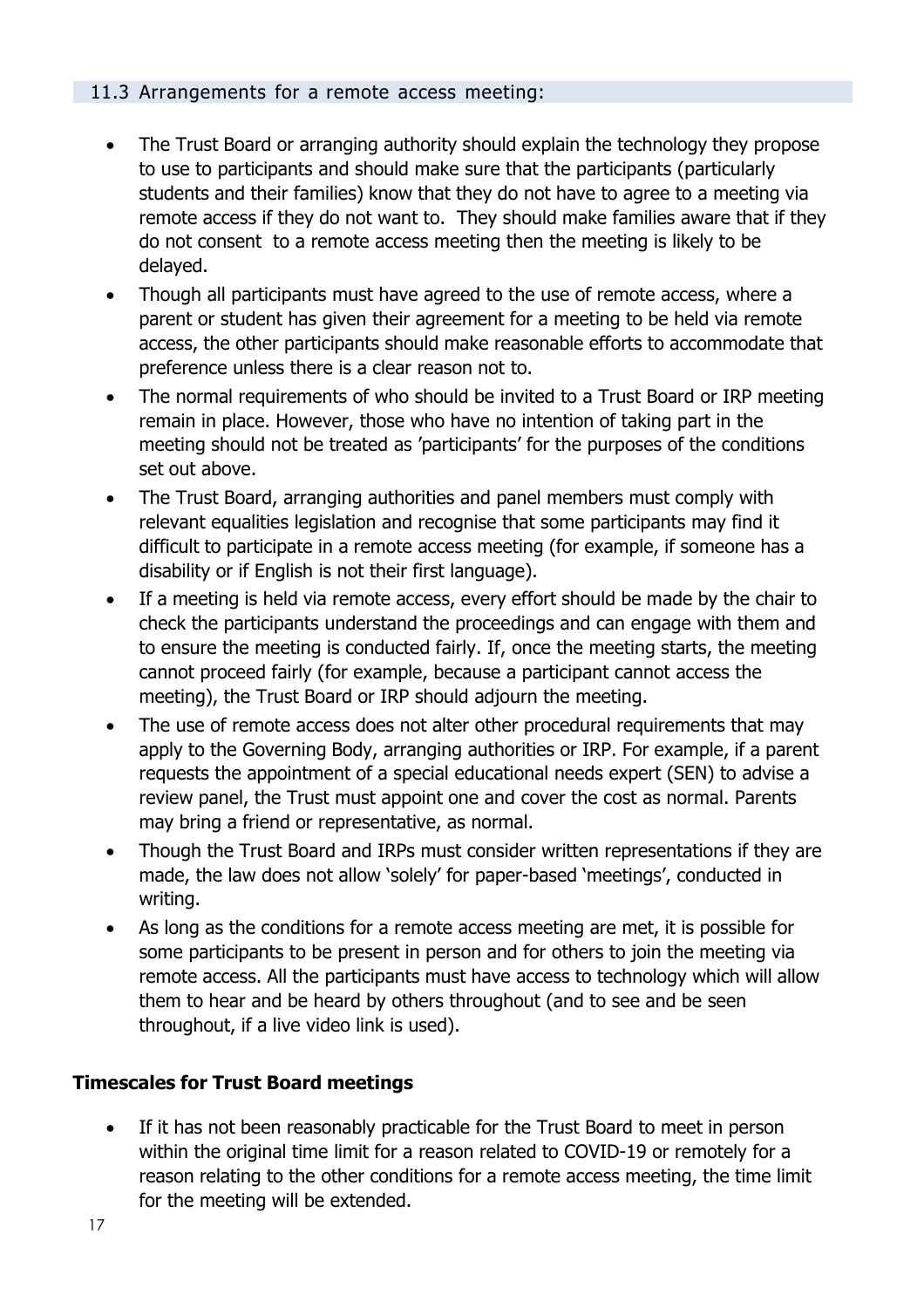- The time limit for a Trust Board meeting will not be extended if it has already passed before 1<sup>st</sup> June. The government appreciates that it may not have been possible to meet the normal time limits over recent months, due to the disruption caused by the COVID-19 outbreak and the health risks of holding meetings. The Governing Body should arrange for overdue meetings to take place via remote access, if the conditions for such a meeting are met, or in person as soon as it is safe and practicable to do so.
- If a time limit for a meeting has been extended, the Governing Body should reassess at regular intervals whether it is reasonably practicable to meet in person, and if it is, should arrange to do so without delay, in light of the need to minimise uncertainty for pupils and families as far as possible.

## **Meeting to consider permanent exclusion and fixed term exclusion over 15 school days in a term**

If a student is permanently excluded or receives a fixed period exclusion which results in them having been excluded for 16 or more school days in a term, thenthe Trust Board should try to meet to discuss reinstatement within 15 school days. If it has not been reasonably practicable for the Trust Board to meet face to face within 15 school days for reasons relating to COVID-19, and it has not been reasonably practicable to meet by way of remote access for the reason relating to the conditions for a remote access meeting, the limit will be extendedto 25 school days, or as long as reasonably necessary for reasons related to COVID-19.

#### **Meetings to consider fixed period exclusions between 6 and 15 school days in aterm**

• If a student receives a fixed period exclusion which results in them having been excluded for at least 6 school days in a term but no more than 15 school days in that term, and the parent chooses to make representations about the exclusion, then the Trust Board should meet to consider the reinstatement within 50 school days. If it has not been reasonably practicable for the Governing Body to meet face to face within 50 school days for reasons relating to COVID-19, and it has not been reasonably practicable to meet by way of remote access for a reason relating to the conditions for a remote access meeting, the limit will be extended to 60 days, or as long as reasonably necessary for a reason related to COVID-19.

#### 12. Uniform

All of the Schools in the Trust are uniformed schools. All of our students, without exception, wear the same uniform. Our Trust Board believes it fosters a strong sense of pride, unity and identity. We would ask that parents/carers support us by ensuring their child attends school each day in the correct attire with the necessary equipment to learn. Details of our uniform can be found on each School's website.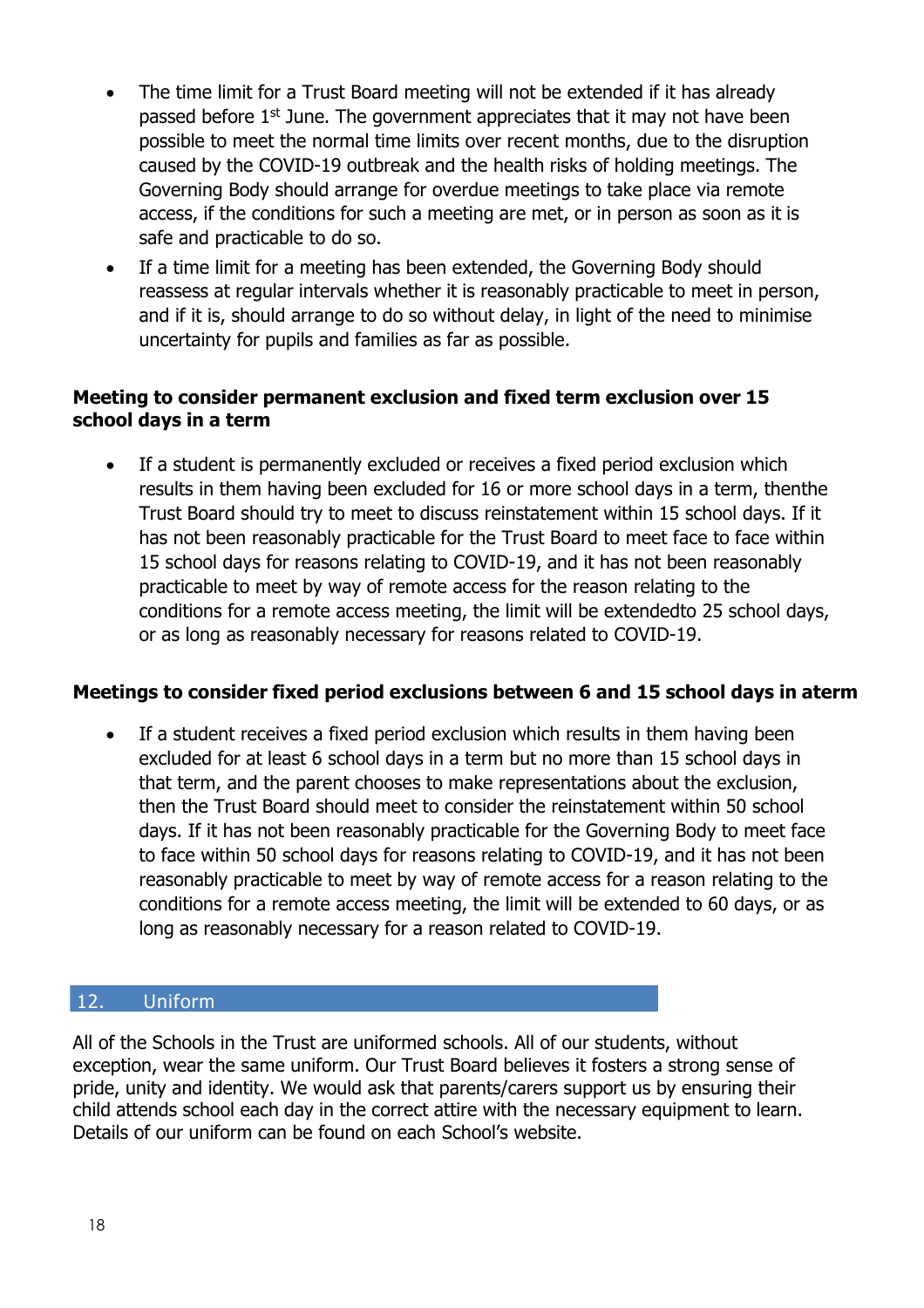Please note aerosol deodorants / antiperspirants are not allowed in our Schools; this includes our changing rooms for health and safety reasons.

## At all SET Schools we expect uniform to be worn smartly and with pride!

In extreme weather conditions the Head of School will make a decision on whetheradaptations to the uniform will be made on that day to ensure the students comfort.

#### 13. Searching, screening and confiscation

See Appendix 4 for this guidance.

#### 14. Complaints

Any complaints about this policy from outside the Trust should be made in accordance with the Trust's Complaints Policy. Any other complaints should be brought to the attention of the Chair of the TLG in the first instance. Serious issues could be raised through the Trust's Whistleblowing Policy.

#### 15. Compliance and performance monitoring

The Trust Board will review this policy every two years and ensure that practice across all Schools is in line with this policy.

The Trust has identified a range of Assurance Methodologies as tools by which compliance with polices can be tested. Those most relevant to this policy include:

- **External Audit**
- Internal Audit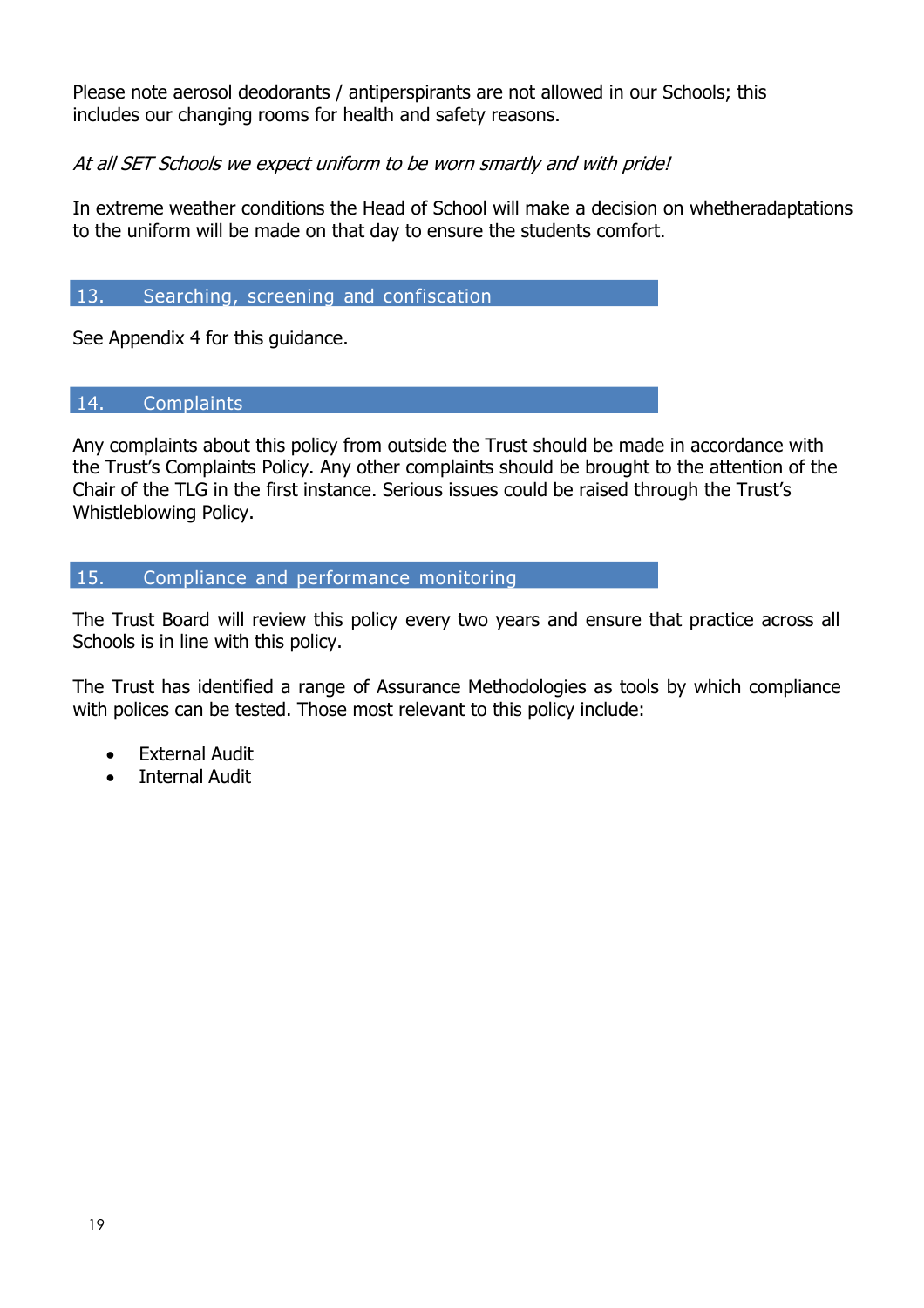#### Appendix 1 – National standard list of reasons for exclusions

This list provides descriptors of reasons for exclusions and the main reason for exclusion should be used on the electronic reporting form. The 12 categories should cover the main reasons for exclusions and the 'other' category should be used sparingly. The further detail suggesting what the descriptors cover should be used as a guide and this list is not intended to be used as a tick-list for exclusions.

Note: this is reproduced from DfE guidance. For 'School' read 'Trust and its Schools'

## **Physical assault against student**

Includes:

- Fighting
- Violent behaviour
- Wounding
- Obstruction and jostling

## **Physical assault against adult**

Includes:

- Violent behaviour
- Wounding
- Obstruction and jostling

## **Verbal abuse / threatening behaviour against student**

Includes:

- Threatened violence
- Aggressive behaviour
- Swearing
- Homophobic abuse and harassment
- Verbal intimidation
- Carrying an offensive weapon

#### **Verbal abuse / threatening behaviour against adult**

Includes:

- Threatened violence
- Aggressive behaviour
- Swearing
- Homophobic abuse and harassment
- Verbal intimidation
- Carrying an offensive weapon

#### **Bullying**

Includes:

- Verbal bullying
- Physical bullying
- Homophobic bullying
- Racist bullying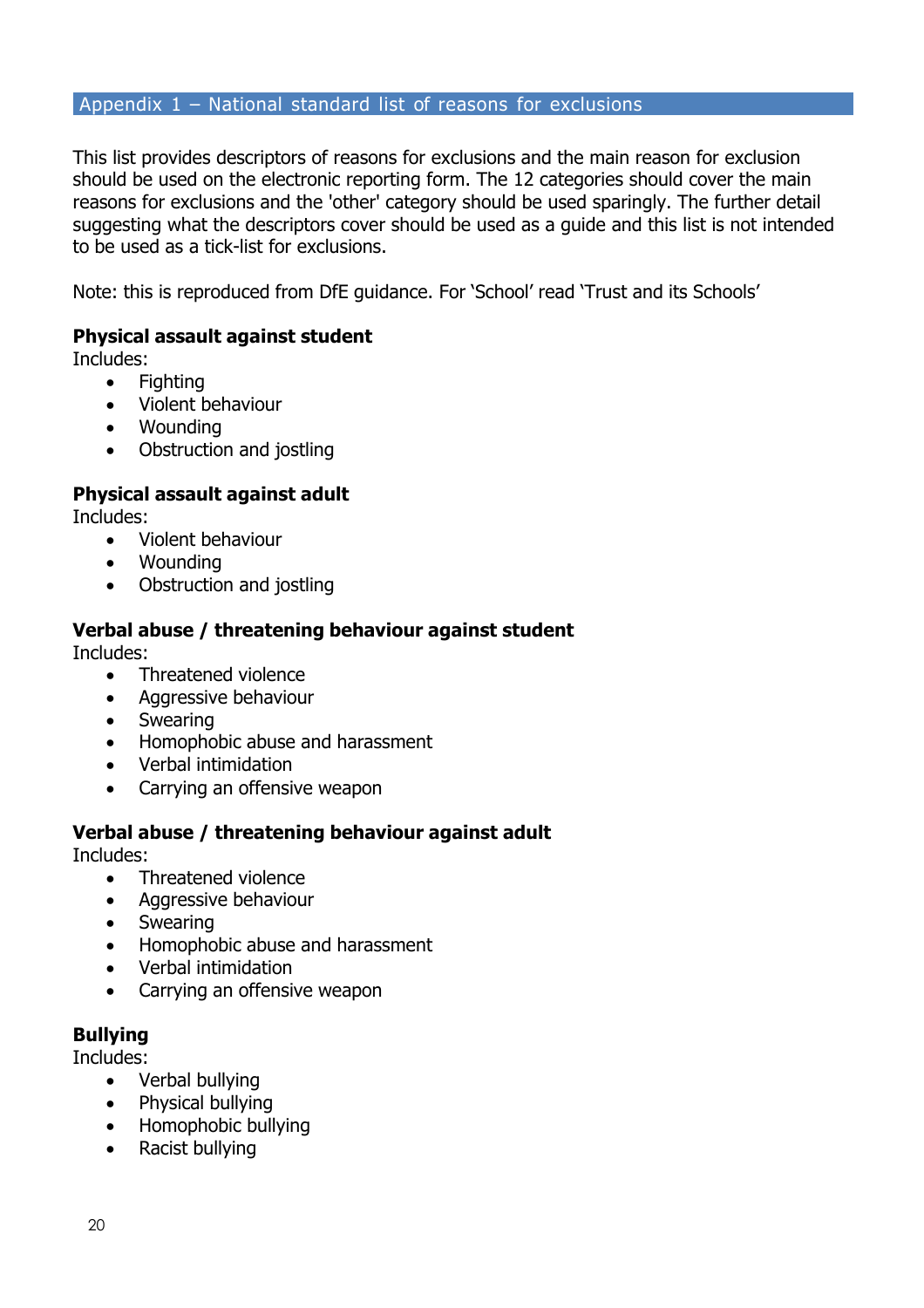## **Racist abuse**

Includes:

- Racist taunting and harassment
- Derogatory racist statements
- Swearing that can be attributed to racist characteristics
- Racist bullying
- Racist graffiti

## **Sexual misconduct**

Includes:

- Sexual abuse
- Sexual assault
- Sexual harassment
- Lewd behaviour
- Sexual bullying
- Sexual graffiti

# **Drug and alcohol related**

Includes:

- Possession of illegal drugs
- Inappropriate use of prescribed drugs
- Drug dealing
- Smoking
- Alcohol abuse
- Substance abuse

## **Damage**

Includes damage to School or personal property belonging to any member of the School community:

- Vandalism
- Arson
- Graffiti

## **Theft**

Includes:

- Stealing School property
- Stealing personal property (student or adult)
- Stealing from local shops on a School outing
- Selling and dealing in stolen property

## **Persistent disruptive behaviour**

Includes:

- Challenging behaviour
- Disobedience
- Persistent violation of School rules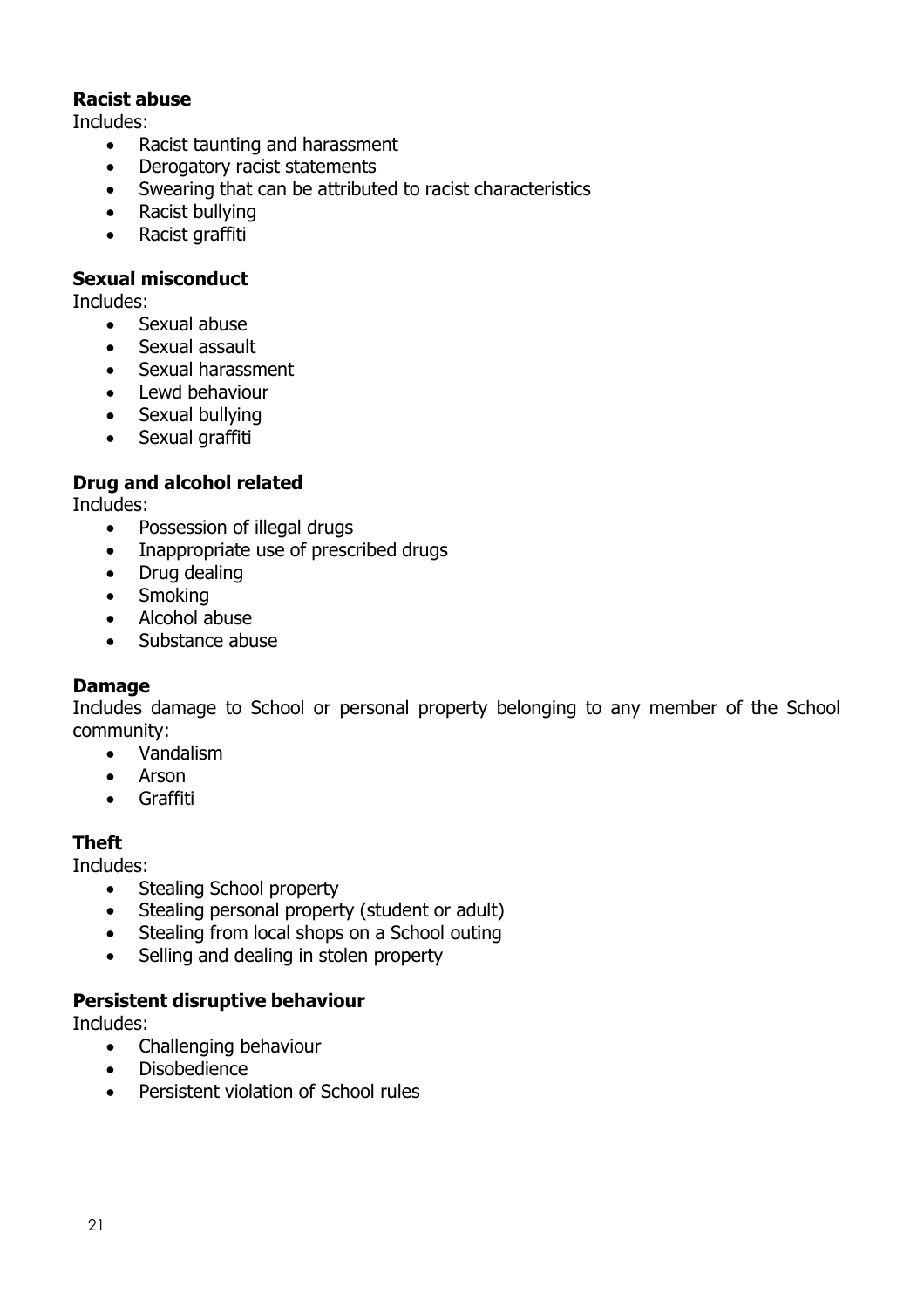## **Other**

Includes incidents which are not covered by the categories above, but this category should be used sparingly. Students, whose behaviour may damage the reputation of the School or the Trust, thus bringing the School or Trust into disrepute, may fall into this category.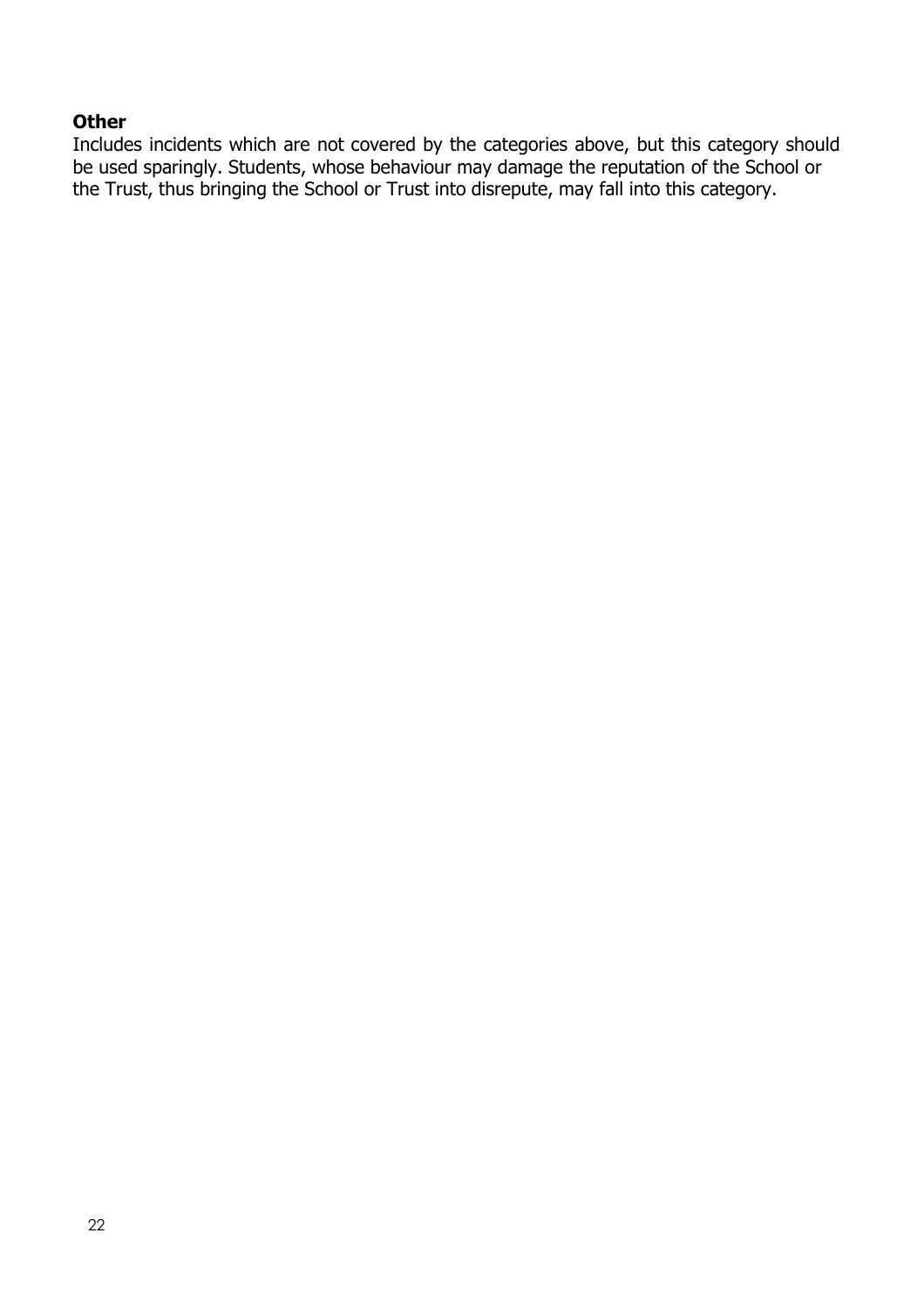#### Appendix 2 – Exclusion Protocol

This protocol is set out so all Head of Schools and Senior Leaders in each School know the responsibilities, accountabilities and procedures relating to the exclusion of students from <sup>a</sup> School.

#### Responsibilities and Accountabilities

- 1. The Head of School is the only member of staff who can legally exclude (except in the case of 2.);
- 2. The Assistant Head of School in each School has the legal right to exclude in the absence of the Head of School for up to 1 day once he / she has the 'sign off' from another Trust Head of School of the Executive Headteacher. This can be carried out onlywhen deputising for the Head of School or when the Head of School delegates this decision to the Assistant Head of School on a case-by-case basis. In this circumstance, the letter relating to the exclusion must be "pped" on behalf of the Head of School;
- 3. Under no circumstances can anyone other than the Executive Headteacher make a decision to permanently exclude, even in the Executive Headteacher's absence (see points below about what to do in this circumstance);
- 4. Whatever happens, the Head of School is accountable for any decision made on exclusions by whoever makes them. Therefore, the protocol on this sheet should be applied in order that decisions can be justified immediately;
- 5. Members of the SLT at schools dealing with situations other than the Head of School or Assistant Head of School cannot exclude. They should bring any matter they believe is / may be an exclusion situation to the Head of School in the first instance and the Assistant Head of School in his / her absence;
- 6. The Head of School and the relevant Assistant Head of School are primarily responsible for Reintegration Meetings after a period of temporary exclusion. The Reintegration Meeting must take place prior to the student returning to lessons;
- 7. Any investigations that are required should be overseen by the Head of School or Assistant Head of School. After looking at evidence from an investigation, the Head of School may decide on the length of an exclusion and may decide to delegate the responsibility for carrying out the exclusion to the Assistant Head of School;
- 8. Exclusion letters are prepared by the Senior Adminstration Assistant. The Executive Headteacher has to have a copy of any exclusion letters sent.
- 9. Only the Head of School (or Assistant Head of School in his / her absence) can sign an exclusion letter. If the letter is not signed by the Head of School it must be made clear that the signature is a "PP".

#### Procedural Notes:

- 1. Keep notes or write a statement of your part in any dealings with an exclusion offence. This may be used within the Exclusion Bundle if there is an appeal later on. All statements must be signed by both the student giving / writing the statement and the member of staff who has been party to the statement being given. The statement must have the date and time it was given, as well as the date and time of the incident. If the statement is included in the Exclusion Bundle, the names of other students must be erased to preserve anonymity;
- 2. Exclusions range from  $1 5$  days. A fixed term exclusion of more than 5 days triggers a need for the School to provide education from day 6 onwards;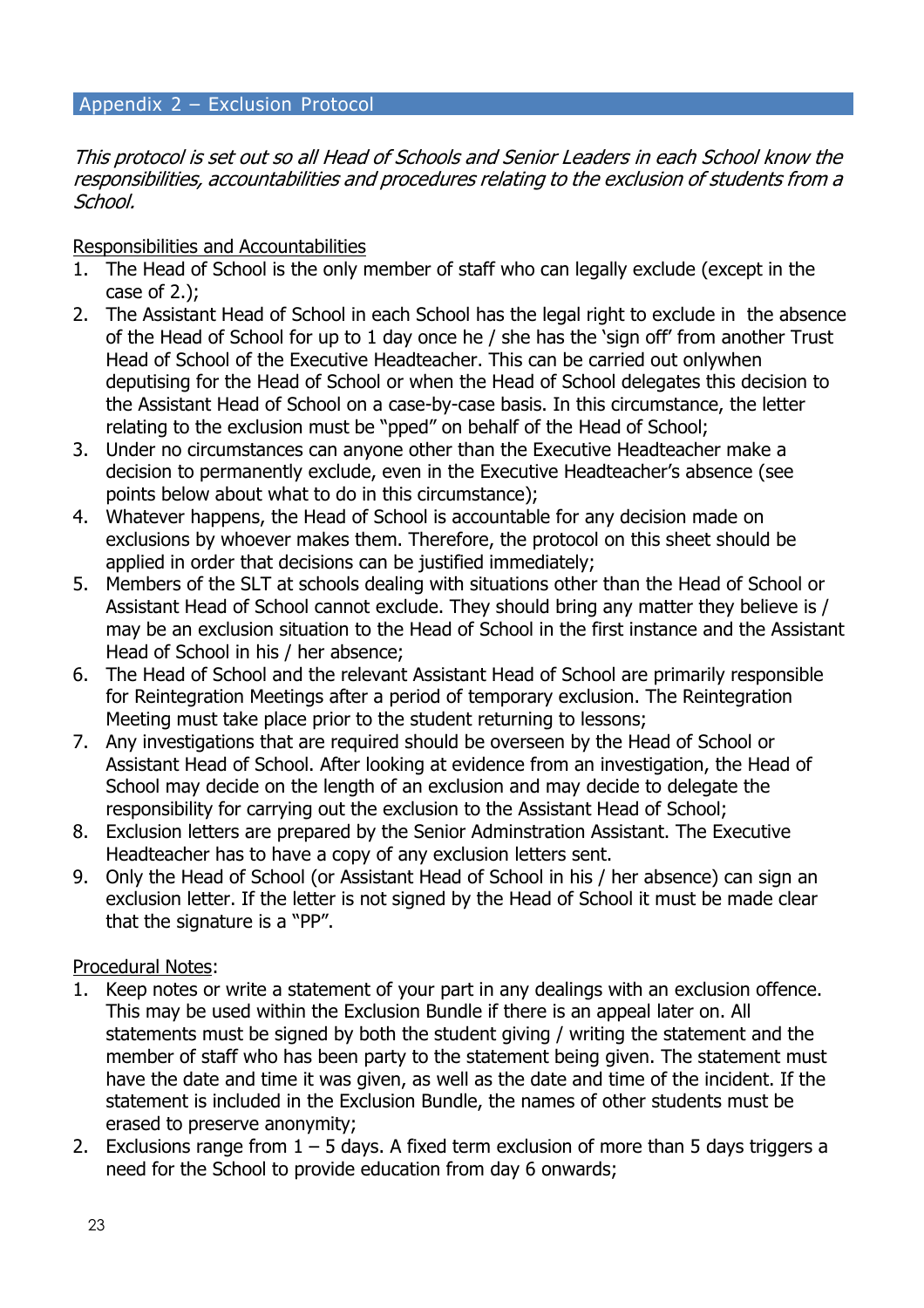- 3. When making an exclusion decision or recommendation, ALWAYS take into account the student's previous exclusion record;
- 4. The most appropriate use of exclusions as sanctions is to:
	- Provide a cooling off period;
	- Separate students and / or teachers for a period of time after an incident;
	- To provide a time for reflection which will mean a behaviour is modified whencoming back in (such as for Health and Safety reasons);
	- As a sanction in their own right.
- 5. For a 1 day exclusion, it is the responsibility of the student to catch up with work missed. The School must provide work for any exclusion which is 2 or more days. This work should be initiated by the SSA and collected in reception. Parents / carers should collect and return this from the main reception when convenient. Teachers must set and mark work appropriately and treat it with respect;
- 6. It is absolutely vital that after the decision to exclude is taken, the SLT member with accountability for the exclusion process **must** contact parents / carers to discuss the issue first as well as asking the SSA to prepare the letter for signing. If there is a delay in making the decision within the school day, the parents / carers must be informed of the incident as soon as possible, warning them of the likelihood of an exclusion;
- 7. No student can be 'sent home' for a period of a day without it being counted as an exclusion;
- 8. The 2006 Education Act makes it clear that it is not legal to extend an exclusion becausea parent / carer refuses to attend a Reintegration Meeting. Therefore the Reintegration Meeting goes ahead and the student should be isolated from other students under the supervision of staff (for no more than two days). During that time some positive work to reduce the chance of future exclusion should be carried out. This gives the parent / carer two days to come in to school. If they still do not then an action plan is drawn up for the student and he / she returns to normal lessons. Parents / carers should be informed of what is happening. If they do attend a meeting, the action plan should be discussed and agreed with them and the student but if they refuse to attend the processgoes ahead and they are sent a copy.
- 9. During the period of exclusion and prior to the Reintegration Meeting, the Assistant Head of School and relevant support staff should prepare a Risk Assessment, using the Trust proforma, for the student. The Risk Assessment must be shared with and signed by the student and their parent / carer as well as the School's representative at the Reintegration Meeting.
- 10. The Assistant Head of School, or in their absence the Head of School, must ensure that the following is included in the student's file: a copy of the statements taken by the student and staff witnesses, a copy of the C1 form from any communication with the student's parent / carer, a copy of the Risk Assessment, copies of any additional referrals made as a consequence of the behaviour, notes from the Reintegration Meeting and agreed action points from this meeting.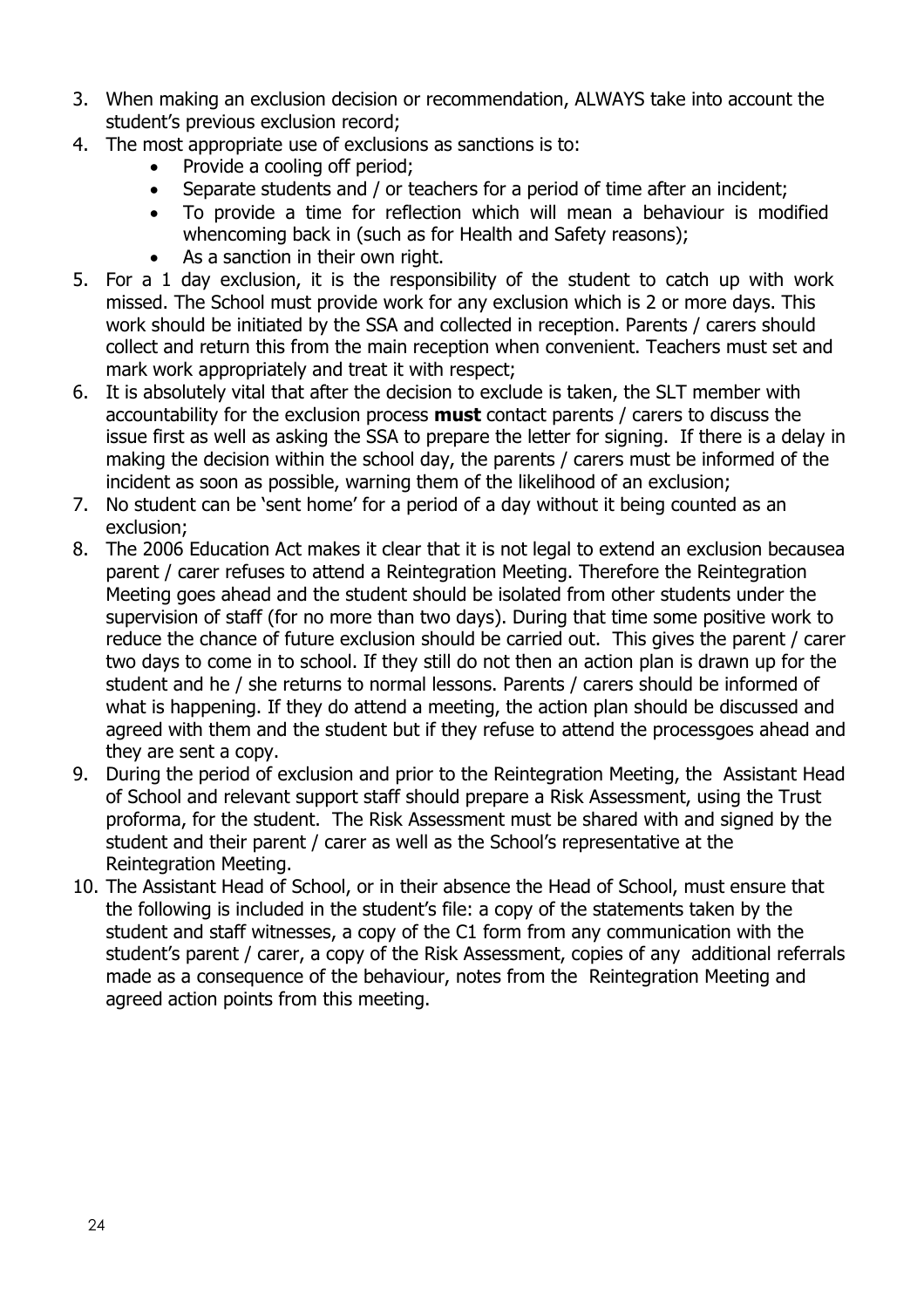## Appendix 3 – Permanent Exclusion Protocol

In the case of a **Permanent Exclusion** the following protocol applies.

- 1. Please follow the protocol as above with regards to contact and communication with parents / carers and evidence collation.
- 2. Within one working day of the decision being made to permanently exclude the student, the LA representative must be informed.
- 3. Parents / carers must be informed of the decision to permanently exclude within 24 hours of the decision being made and with no delay after the LA have been informed.
- 4. Set date for Local Exclusion Panel and ensure Clerk can attend (the SA will do this). Ensure that three representatives from the Trust Board and/or Local Advisory Board can attend. Any Trust Board or Local Advisory Board member having prior knowledge or connection to the student must step down;
- 5. Write to parents including date of LEP, using the Trust template;
- 6. An 'Evidence Bundle', with the Trust Evidence Bundle cover sheet, must be collated for the meeting including the following details:
	- The exclusion letter sent to the parents / carers;
	- The Trust Behaviour Policy;
	- Any other relevant policies relating to the incident (i.e. Drugs Policy);
	- A summary of the incident;
	- All statements relating to the incident, which must be labelled with the date, timeand full names of those involved and signed by the provider of the statement;
	- An overview of how the students' needs have been met in school (Provision map / High Tariff Needs application);
	- A log of all previous fixed-term exclusions and isolations;
	- A behaviour log with all incidents, consequences and impact of the support inplace;
	- Copy of a Common Assessment Framework Delivery Plan if the student is open toCAF;
	- Copy of a Suffolk Pupil Support Framework documentation if applicable within last12 months;
	- Attendance report:
	- Progress Checkpoint Report;
	- Any relevant medical / other agency reports (including Educational Psychologist) from the last 12 months or as relevant. The Evidence Bundle must be sent to all parties invited to the Local Exclusion Panel meeting at least 5 working days prior to the meeting.
- 7 On the day of the Local Exclusion Panel, no party, except the clerk, may be left alone with Trust Board or Local Advisory Board members at any point, before, during or after the meeting. The Trust Board or Local Advisory Board members must elect one member to chair the meeting;
- 8 Parents and LA Officer, if they attend, are permitted to make oral representations;
- 9 The LEP will need to consider the following:
	- Did the student do what they are alleged to have done?
	- Did the Head of School and Trust Board or Local Advisory Board memberscomply with the law and have regard to the guidance?
	- What does the Trust Behaviour Policy say?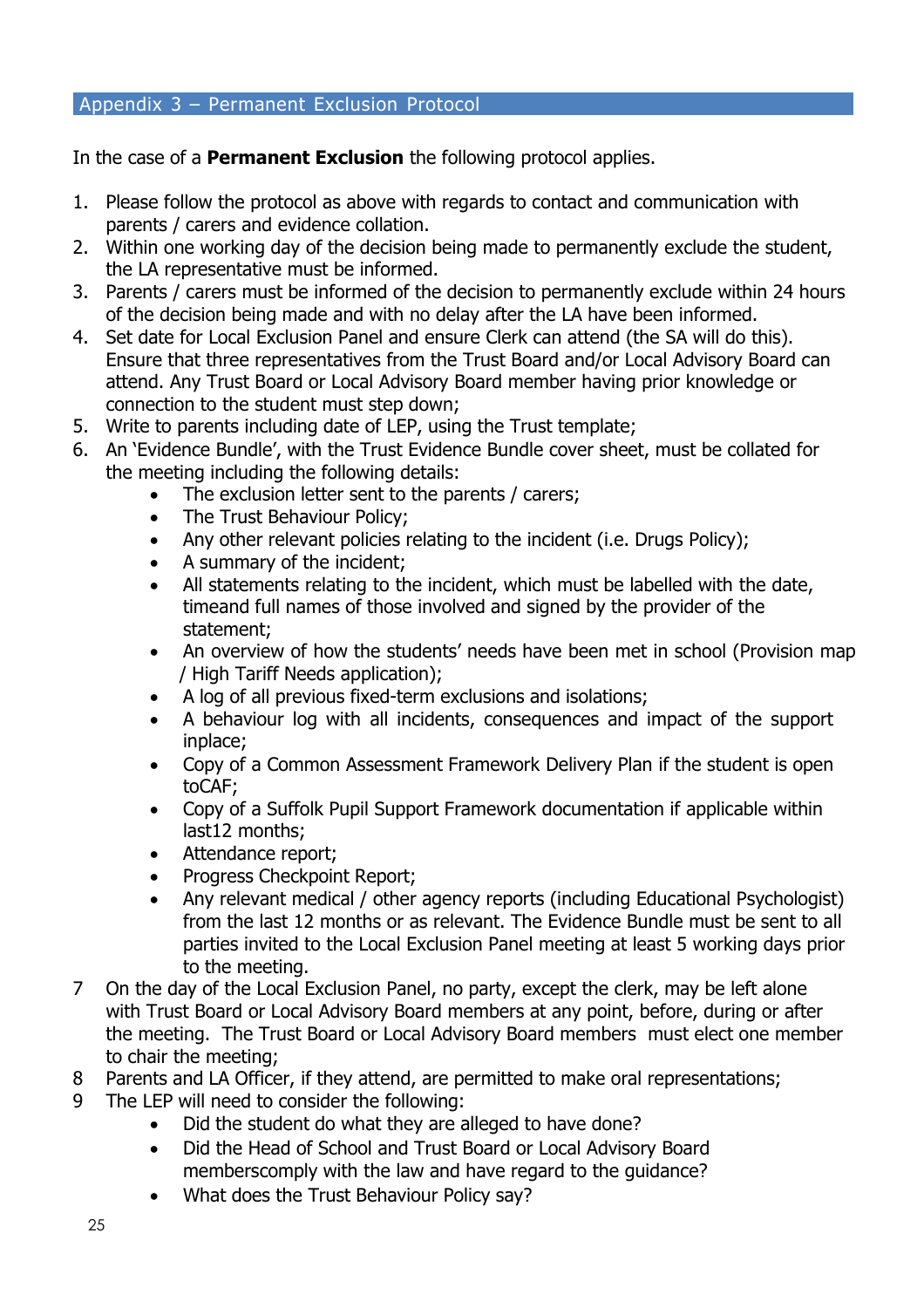- Was the exclusion fair in relation to the treatment of any other studentsinvolved?
- Was the exclusion a reasonable response?
- The balance of the interests of the excluded student against all other membersof the School community.
- 10. The Head of School must ensure that he / she has to hand at the LEP the student's file containing the original documents that may be referred to in the LEP, as well as other contextual information.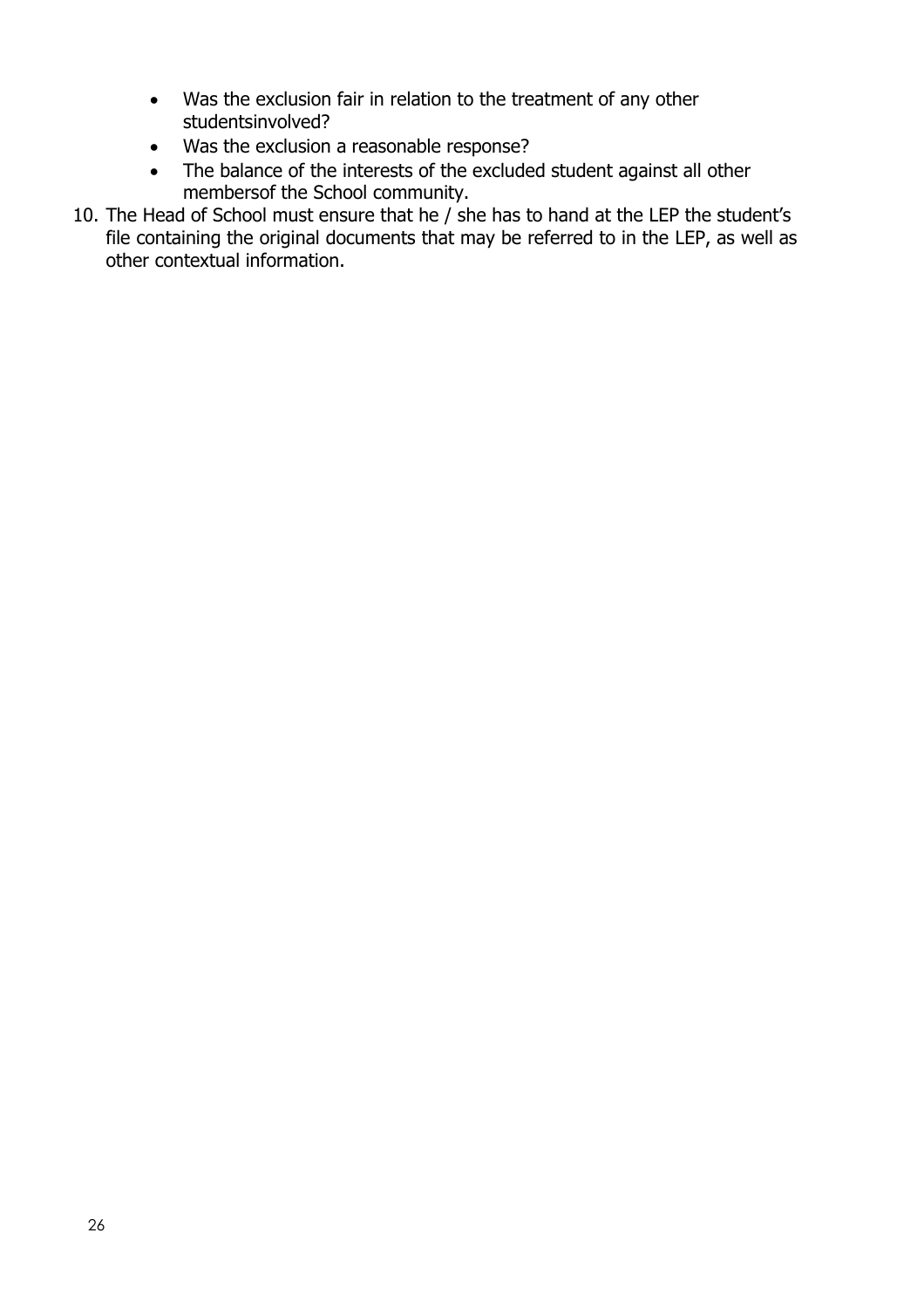#### Appendix 4 – Searching, screening and confiscation

This has been written using advice taken from the "Behaviour and discipline in schools, advice for Head of Schools and school staff" document sections 35-37. The law allows us two sets of legal provisions which enable Trust and School staff to confiscate items from students with regard to 'general power to discipline' and 'power to search without consent', page 11.

The Trust and its Schools acknowledge the legal duty to make reasonable adjustments for disabled children and children with special educational needs (SEN) as outlined in theEquality Act 2010.

#### **Prohibited items**

- knives, guns \* or any other type of weapon
- alcohol
- illegal drugs or legal highs
- stolen items
- tobacco and cigarette papers
- fireworks
- pornographic material
- any article that the member of staff reasonably suspects has been, or is likely to be, used to commit an offence, or to cause personal injury to, or damage to the property of, any person (including the student).

\* note that guns for CCF are authorised under strict conditions of use.

#### **Search with consent**

- Trust / School staff can search a student for any item if the student agrees. TheSchool will take into account the age of the child when considering consent.
- It is enough for the teacher to ask the student to turn out his or her pockets or if the teacher can look in the student's bag or locker and for the student to agree. They do not need written consent from the child.
- If a member of staff suspects a student has a prohibited item or an item inappropriatefor school in his/her possession, they can instruct the student to turn out his or her pockets or bag and if the student refuses, the teacher can apply an appropriate sanction as set out in this policy.
- A student refusing to co-operate with such a search should be treated in the same way as if they had refused to comply with any instruction.

#### **Search without consent**

• The Head of School and members of the School's Senior Leadership Team authorised by the Head of School, have a statutory power to search students or their possessions, without consent, where they have reasonable grounds for suspectingthat the student may have a prohibited item about their person.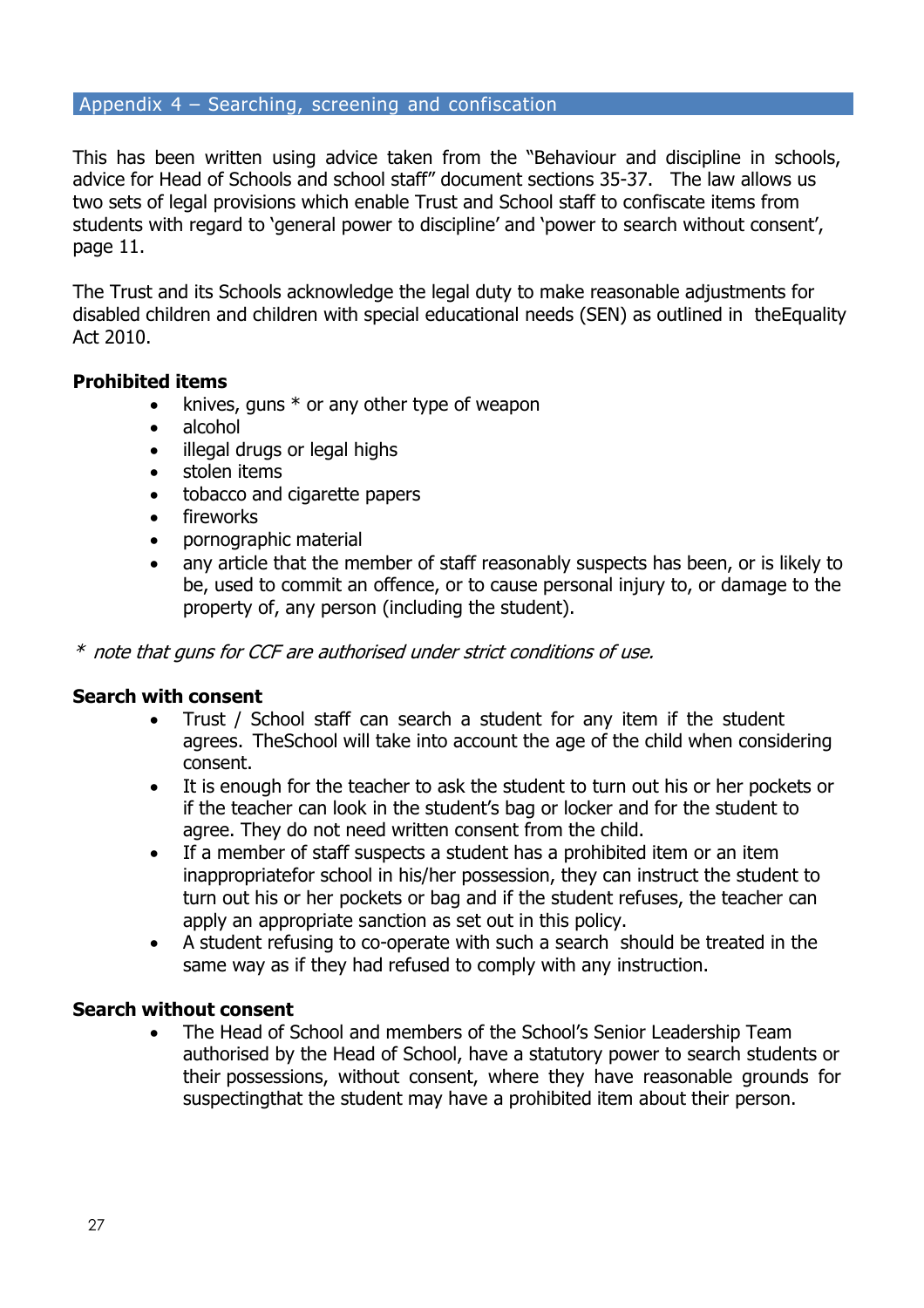- The staff member conducting the search should be the same gender as the student whenever possible being searched; and there must be a witness (also a staff member)and, if at all possible, they should be the same sex as the student being searched.
- In very exceptional circumstances, a member of staff may conduct a search alone when the staff member believes that the risk of serious harm will be caused to a person if they do not conduct the search immediately. The member of staff should doall that is practicable to summon another member of staff to assist / witness.
- Also in exceptional circumstances, it may be necessary to conduct a search of a student of the opposite sex or in the absence of a witness. The member of staff conducting the search should bear in mind that a student's expectation of privacy increases as they get older.

## **Establishing grounds for a search**

- The teacher must decide in each particular case what constitutes reasonable grounds for suspicion. For example, staff may have heard other students talking about the item, witness a change in behaviour or boasting by the student or an 'informant' such as a student, parent / carer or where information has been passed to school.
- The powers outlined in this appendix allow members of the Senior Leadership Team and those in posts of responsibility to search based on a suspicion alone. If a search does not result in finding a prohibited item, this does not negate the responsibility for the member of staff having out the search in the first place. The emphasis has to be on the safeguarding of the student and students and staff in the School.
- Searches without consent can only be carried out on the School premises or, if elsewhere, where the member of staff has lawful control or charge of the student, for example on school trips in England or in training settings.

## **Confiscation**

- Trust / School staff can seize any prohibited item found as a result of a search. They can also seize any item, however found, which they consider harmful or detrimental todiscipline and safety.
- When deciding what to do with the confiscated items, staff will follow the guidelines set out in "Searching, Screening and Confiscation: Advice for Head of Schools, school staff and governing bodies DfE 2016".

## **Dealing with electronic devices**

See Trust ICT and Safeguarding Policies

- Where the person conducting the search finds an electronic device they may examine any data or files on the device if they think there is a good reason to do so. Following an examination, if the person has decided to return the device to the owner, or to retain or dispose of it, they may erase any data or files, if they think there is a good reason to do so.
- In determining a 'good reason' to examine or erase the data or files the staff member must reasonably suspect that the data or file on the device in question has been, or could be, used to cause harm, to disrupt teaching or to go against the expectation in the Trust's Behaviour Policy.
- If inappropriate material is found on the device it is up to the teacher to decide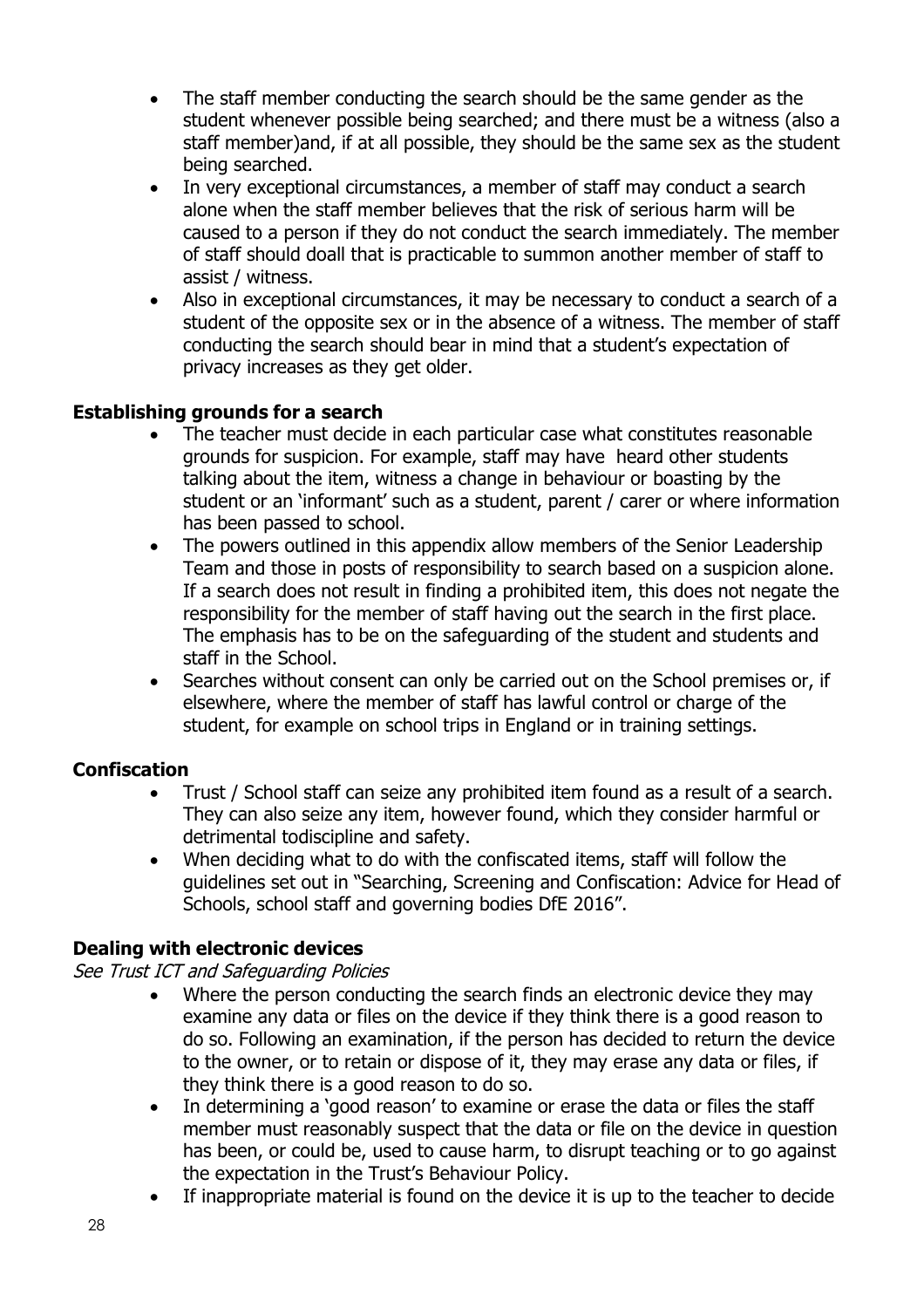whether they should delete that material, retain it as evidence (of a criminal offence or a breach of discipline) or whether the material is of such seriousness that itrequires the involvement of the police.

## **Guidance for carrying out search**

What the law says:

- The person conducting the search may not require the student to remove any clothingother than outer clothing.
- 'Outer clothing' means clothing that is not worn next to the skin or immediately over agarment that is being worn as underwear but 'outer clothing' includes blazers, hats, shoes, boots, gloves and scarves.
- 'Possessions' means any goods over which the student has or appears to have control – this includes desks, lockers and bags.
- A student's possessions can only be searched in the presence of the student and another member of staff, except where there is a risk that serious harm will be causedto a person if the search is not conducted immediately and where it is not reasonably practicable to summon another member of staff.
- The power to search without consent enables a personal search, involving removal of outer clothing and searching of pockets; but not an intimate search going further thanthat, which only a person with more extensive powers (e.g. a police officer) can do.

#### **Lockers and other storage areas**

- Under common law powers, Trust / School staff are able to search lockers and other storage areas for any item provided the student agrees. Trust / School staff can also make it a condition of having a locker or storage areas that the student consents to have these searched for any item whether or not the student is present.
- If a student does not consent to a search then it is possible to conduct a search without consent but only for the "prohibited items" listed above or for reasons of health, safety and safeguarding.

#### **Use of force**

As above.

#### **Informing parents / carers**

- There is no requirement for the Trust / School to inform parents / carers before asearch.
- Parents / carers may be informed as part of the Trust's Behaviour Policy and procedures.
- Parents / carers will be informed if the matter is sufficiently serious or could bepotentially harmful to the student or the School.
- If a parent / carer makes a complaint, the normal procedures for dealing with acomplaint should be followed through the Trust's Complaints Policy.

The Trust leaves the decision to involve the Police in searches to the discretion of the staff involved in the situation at the time.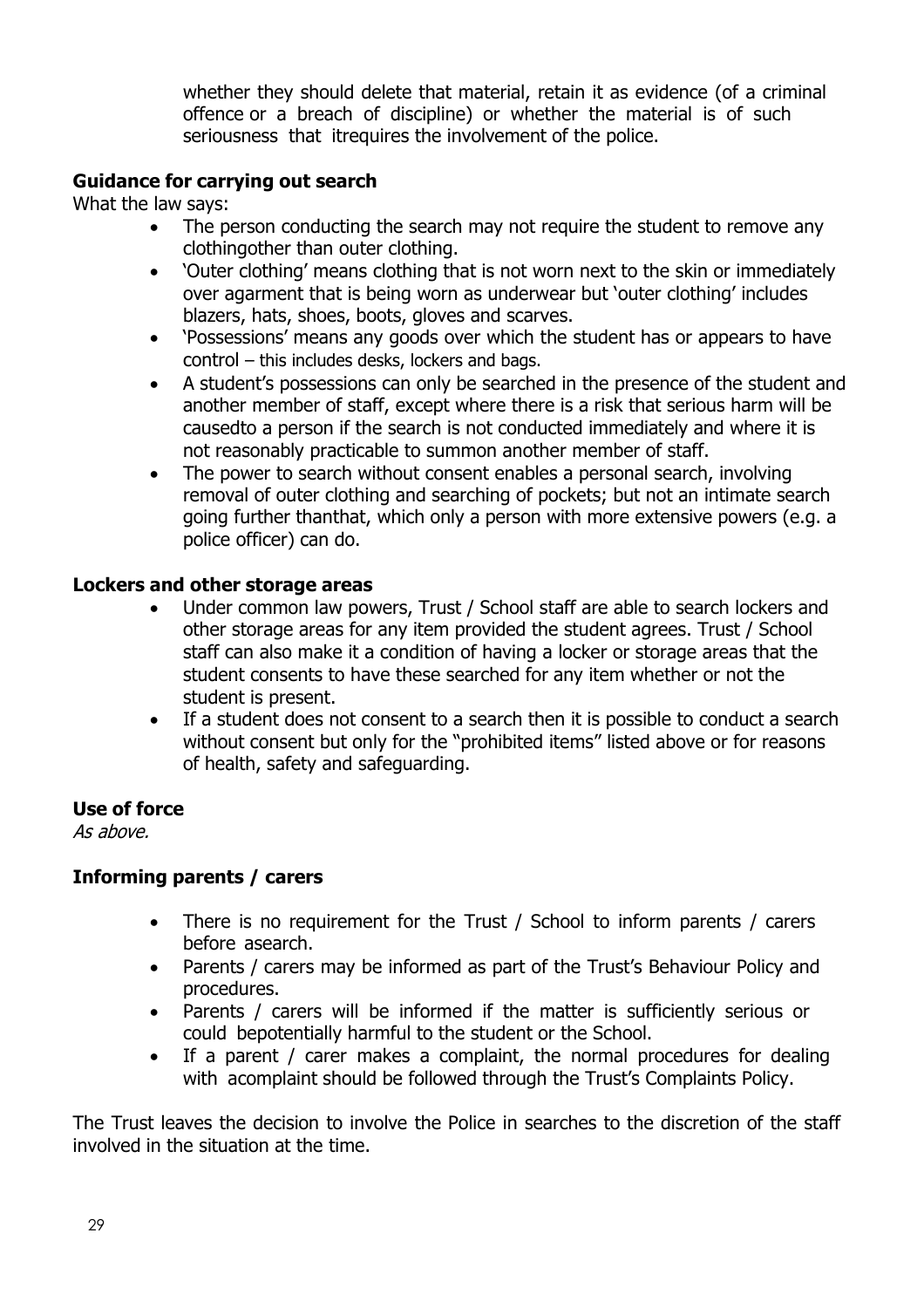## Appendix 5 – Top tips for positive learning behaviour

Adapted from Paul Dix, of Pivotal Education.

## **1. Get in and get out quickly with your dignity intact**

We know that to effectively deliver sanctions the message needs to be simple, clear and nonnegotiable; in practice it is easy to get caught up in a lengthy argument orconfrontation. Focus on moving in, delivering your sanction as discreetly as possible and then moving out quickly. Choose a phrase that you will withdraw on 'I need to see you working as well as you were in yesterday's written task, thank you for listening' or 'I will come back and give you feedback on your work in five minutes'.

Avoid waiting around for the student to change their behaviour immediately; they may need some time and space to make a better choice. Engage another student in a positive conversation or move across the room to answer a question and only check back once the dust has settled. No one likes receiving sanctions and the longer the interaction the more chance of a defensive reaction or escalation. Get in, deliver the message and get out with dignity; quickly, efficiently and without lingering.

#### **2. Countdown**

A good technique for getting the attention of the whole class is to use a 'countdown'from 5 or 10 to allow students the time to finish their conversations (or work) and listen to the next instruction. Explain to the class that you are using countdown to give them fair warning that they need to listen and that it is far more polite than calling for immediate silence. Embellish your countdown with clear instructions so that students know what is expected and be prepared to modify it for different groups:

- 'Five, you should be finishing the sentence that you are writing
- Three, excellent Marcus, a merit for being the first to give me your full attention
- Two, quickly back to your places
- One, all pens and pencils down now
- Half, all looking this way
- Zero, thank you.'

You may already have a technique for getting everyone's attention, e.g. hands up. The countdown technique is more effective as it is time related and does not rely on students seeing you.

#### **3. Closed requests**

Prefacing requests with 'Thank you' has a marked effect on how the request is received. 'Thank you for putting your bag on the hook' or 'Thank you for dropping your gum in the bin'.

The trust in the student that this statement implies, combined with the clarity of the expectation, often results in immediate action without protest. It is almost a closed request which leaves no 'hook' to hold onto and argue with.

A similar technique can be applied to requests for students to make deadlines or attend meetings that they would rather ignore, salesmen would call it an 'assumed close'. 'When you come to see me today get as close to 3.30 as you can so we can resolve this quickly and both get home in good time'. As opposed to, 'Meet me at my room at the end of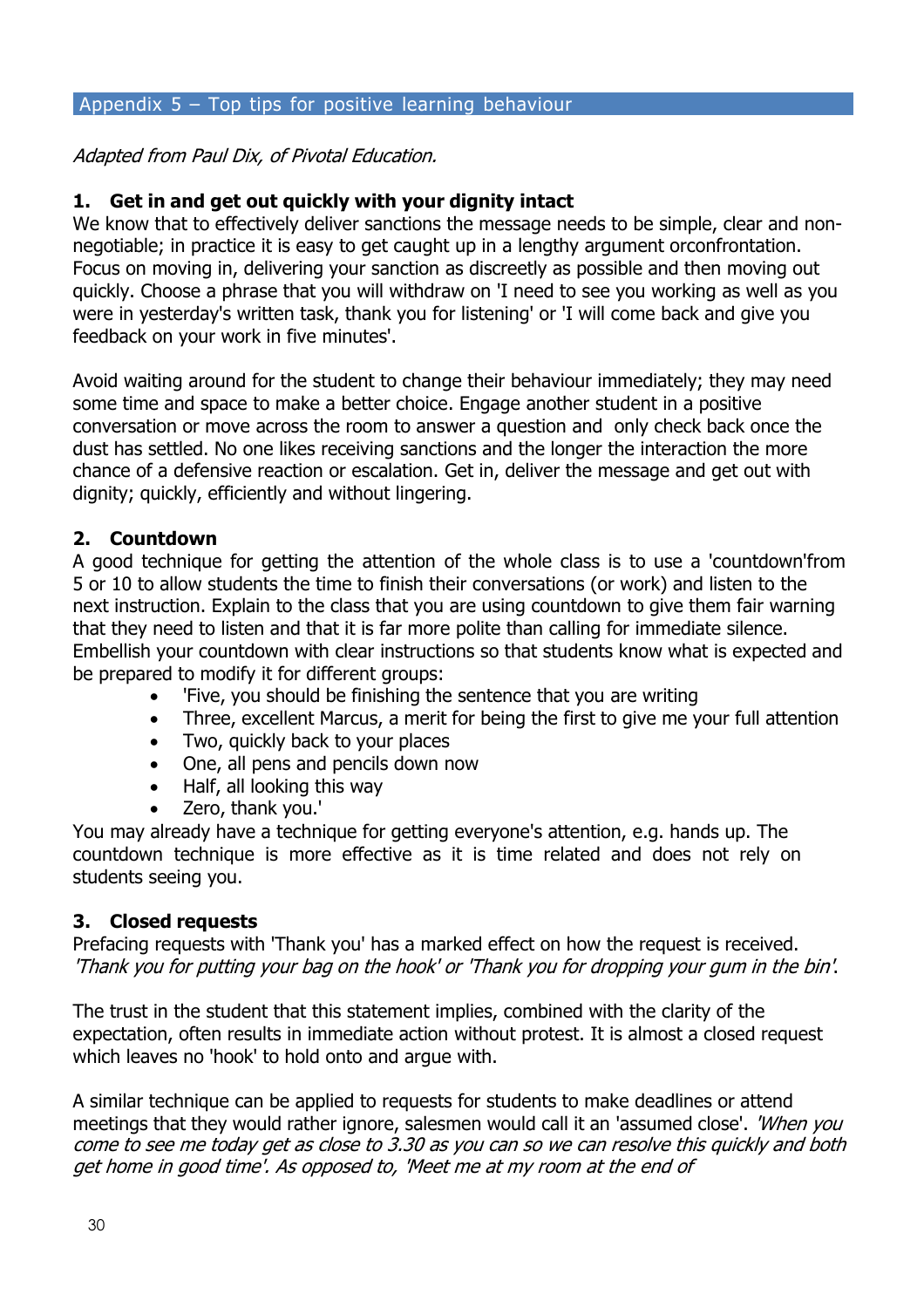school'. You are assuming and encouraging a positive response; making it awkward for the student to respond negatively.

## **4. Get out and about**

Perhaps your greatest contribution to managing behaviour around the School site is your presence. If you have your coffee in the playground, your lunch with the students (what % of your students eat at a table with an adult every day?) and are ever-present in the corridor outside your classroom students will see consistency in your expectations for behaviour both in and out of class.

Grow a positive corridor culture with high expectations; never let a student walk past you without perfect uniform, maintain the high standards you would expect in your own classroom in your corridors.

## **5. Jobs for the boys and girls**

At primary level students' mutual trust is encouraged through sharing and delegatingjobs in the classroom. A well organised year 5 teacher will have students handing out resources, clearing and cleaning the room, preparing areas for different activities, drawing blinds etc. The students learn how to share responsibility with others and acceptresponsibility for themselves.

The tasks and responsibilities that you are able to share may seem mundane and trivial but by doing this an ethos of shared responsibility can be given a secure foundation.

# **6. Proactively developing relationships with students**

It's not about trying to get down with the kids. Get the image of the teacher in a baseballcap skipping up to a group of gnarled year 11s with a 'Yo wahgwan, dis new Phil Collinsis safe man', out of your head. It is certainly not what I am suggesting, although it wouldbe fun to watch.

Choose your opportunities to build a relationship with a student carefully. Open up casual conversation when the student appears relaxed and unguarded. Try asking for help or advice, giving the student something you know they are interested in (a newspaper cutting, web reference, loan copy of a book) or simply say hello and pass the time ofday. You may choose to wait until you find a situation that is not pressured or time limited. Aim for little and often rather than launching into a lengthy and involvedconversation. Positive corridor culture breeds positive behaviour classroom culture.

# **7. "Chase me": What to do with secondary behaviours**

Secondary behaviours are those that occur during your intervention or as you leave a conversation with a student. They are 'chase me' behaviours designed to push your buttons and gain a furious response. When you have exhausted all of your positive reinforcement, redirection techniques, warnings and sanctions, the secondary behavioursare the chair being thrown back, or door being slammed, or the infuriating smile that slowly cracks across his face. He may want to divert the conversation away from the original behaviour or encourage an adrenalin fuelled confrontation in the corridor. Don't allow him to take control of your behaviour. Resist the temptation to address the secondary behaviours in the moment. Instead record them and deal with them later on.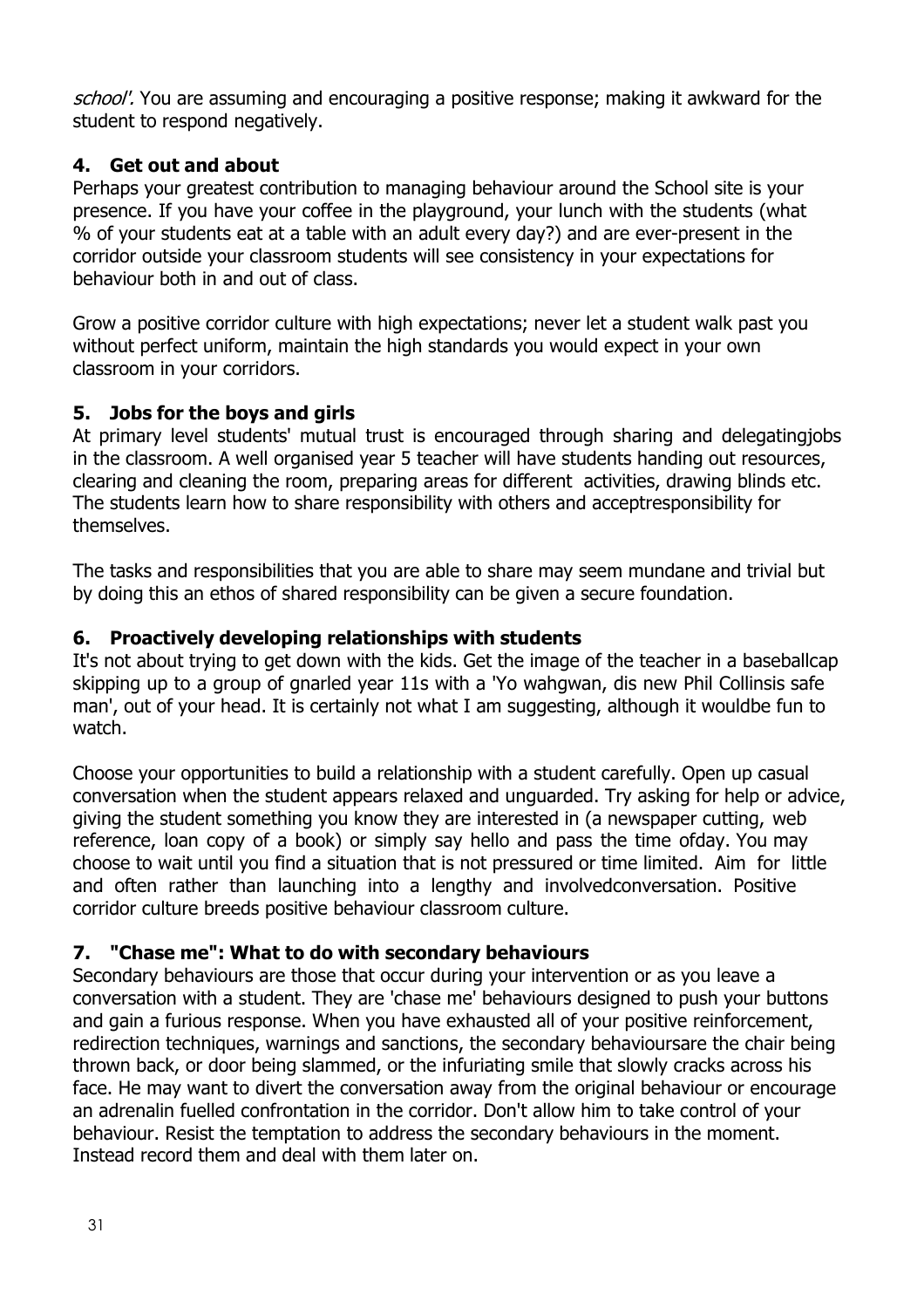The fact that Darren has stopped rocking on his chair means that he has followed your instructions; the dramatic trail of disruption that he has left in his wake can be dealt with when he is calm. Your calm and considered response will be closely observed by the rest of the class and they will be impressed by your confidence even in those emotionally fuelled moments. Darren may slowly begin to realise that his usual pattern of behaviour will not work with you.

## **8. Don't just get down, get way down!**

It is often said that getting down to students' eye level is important when delivering praise or sanctions to students. This can often be interpreted as leaning over a student rather than standing above them or sitting down next to them. I often observe teachers who think they are at the student's eye level but are actually still demanding that the student looks up at them. I prefer the student to be looking down at me; teachers who do this know that crouching down lower than eye level is not weak but assertive and confident physical language.

When you are delivering sanctions there is less chance of a defensive / aggressive reaction, and when praising, you create a more private space in the room. If you are teaching in an open space or would prefer to speak to students standing at the side of the room, double the personal space that you allow the student or stand side by sidewith him (or her) and it will have a similar effect.

## **9. Duty at the School gates**

Duty at the School gates is not a popular pastime for many teachers. The complicationsof unwanted visitors mixing with students as they arrive or leave is compounded by the confusion of where the teacher's jurisdiction lies. Yet just as you can nurture a positive atmosphere in the classroom by standing at the door welcoming students or reinforcing positive behaviour at the end of the lesson so you can have an impact at the School gates. Your physical and verbal language is read by students as they pass; if you are calm, confident, positive, smiling, softly spoken and can reinforce students who are following the rules, it will set the right tone. Patrol like a cartoon policeman and you will attract negative responses and aggression.

It is your behaviour that has the greatest single impact on how safe students feel. It maynot be wise to try and challenge every incident of inappropriate behaviour immediately and in such a public arena so arrive at the gate prepared; a pen and paper to record when you choose not to intervene and a walkie talkie as back up for when you do.

## **10. Classroom makeover**

With the growth of the interactive whiteboard and use of computer screens for teaching, many classrooms are reverting to students in rows with the teacher's desk at the front and in the corner. Thirty years ago the classroom was arranged for students to see the blackboard, now technology has replaced chalk but the difficulties of inflexible classroom configurations remain.

When designing the layout of your room you also need to consider the management of behaviour. With students in rows and the teacher sitting behind their desk there are many hiding places for students to escape to. If you cannot get to students quickly and easily then the classroom becomes an arena where conversations about behaviour are broadcast for